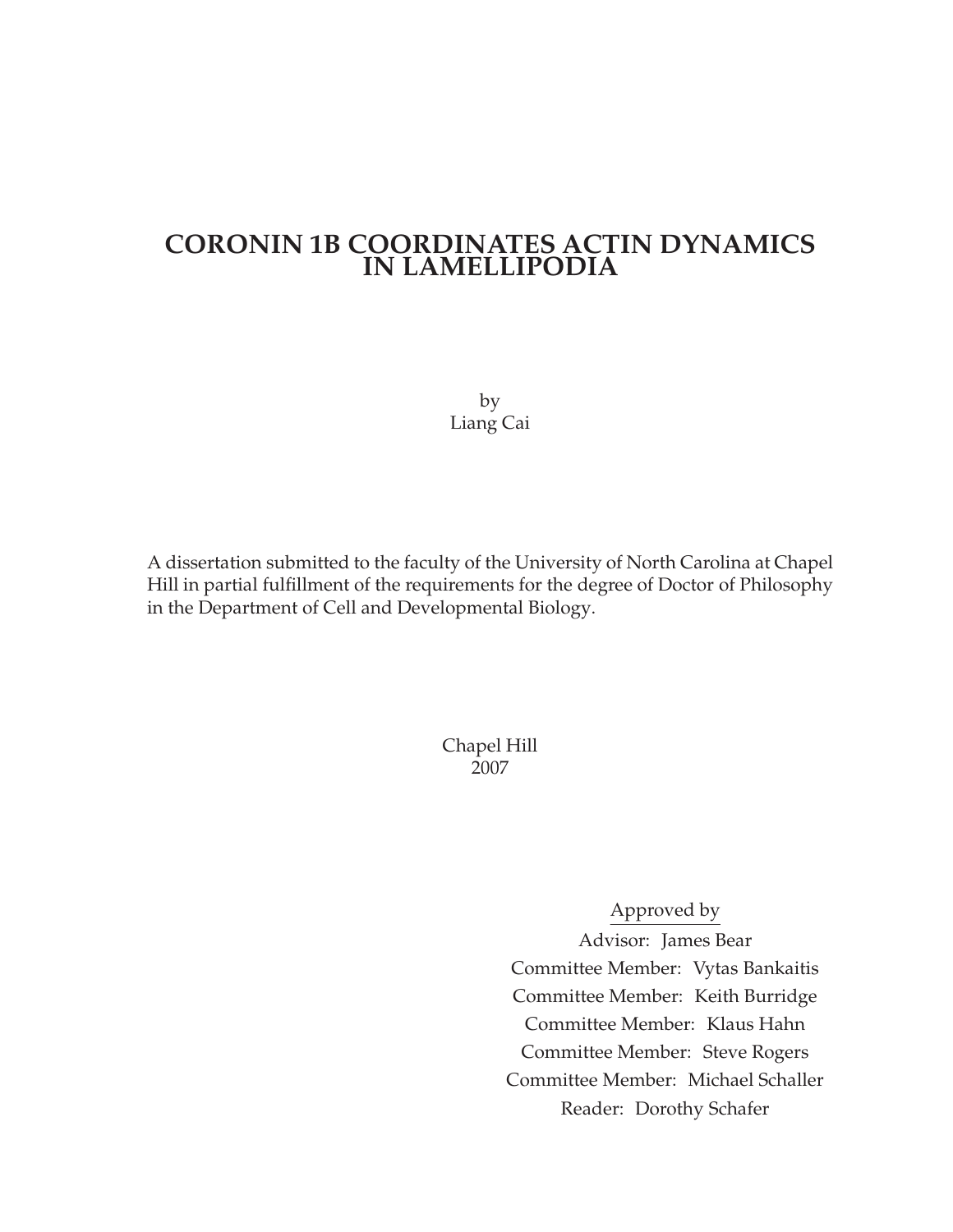#### c 2007 Liang Cai ALL RIGHTS RESERVED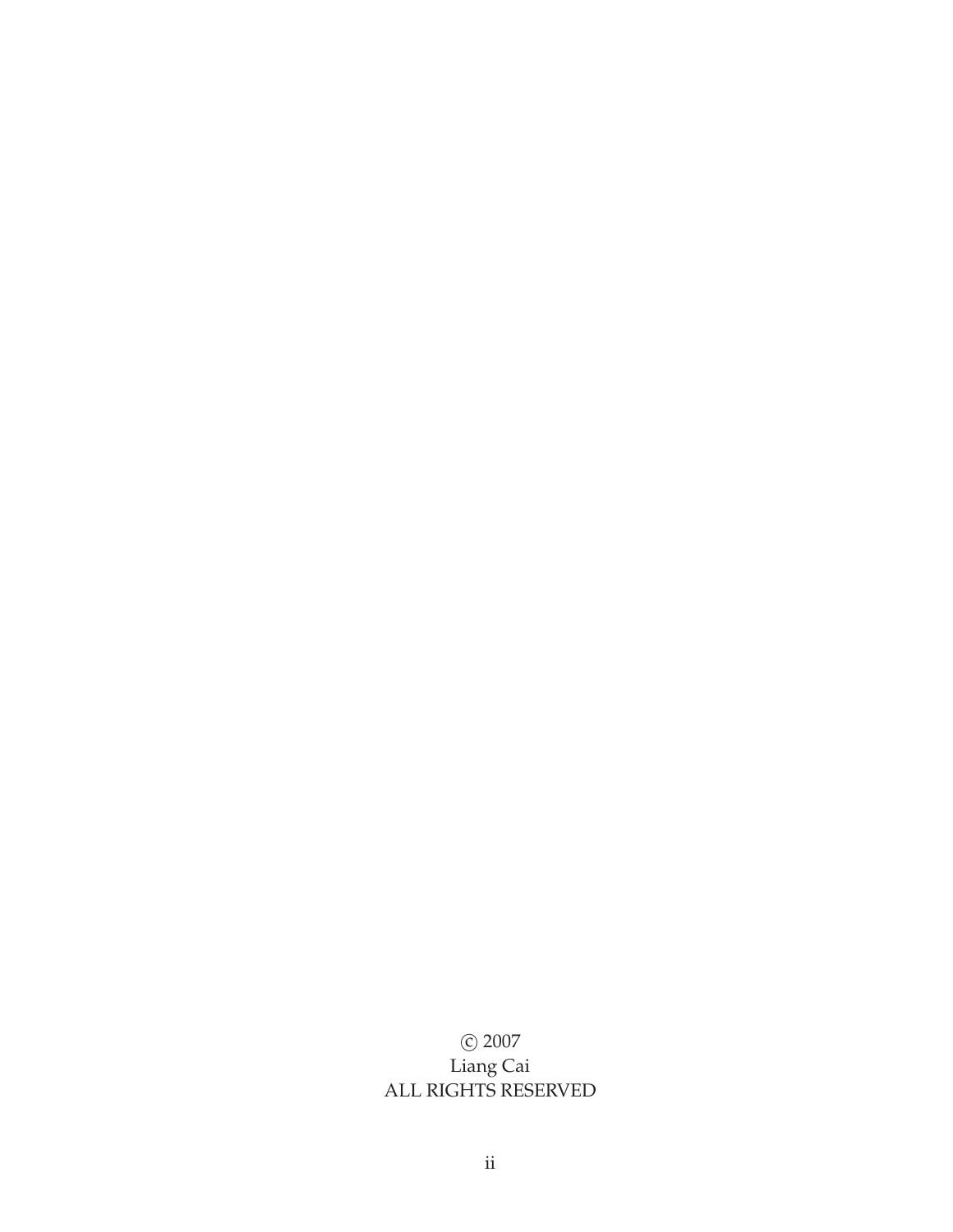## **Abstract**

#### **LIANG CAI: CORONIN 1B COORDINATES ACTIN DYNAMICS IN LAMELLIPODIA. (Under the direction of James Bear.)**

Cell migration is critical for a variety of physiological processes. Coronins are a conserved family of actin binding proteins that affect cell migration. My research focuses on the molecular mechanism through which Coronin 1B coordinates actin dynamics in lamellipodia.

We report that Coronin 1B co-localizes with the Arp2/3 complex in lamellipodia, and co-immunoprecipitates with this complex. This interaction is regulated by PKC phosphorylation on Ser2. Further, we show that Coronin 1B interacts with not only the Arp2/3 complex but also the Slingshot 1L (SSH1L) phosphatase, two regulators of actin filament formation and turnover. Coronin 1B inhibits filament nucleation by Arp2/3 complex and this inhibition is attenuated by the Ser2 phosphorylation, a site targeted by SSH1L. Coronin 1B also directs SSH1L to lamellipodia where SSH1L likely regulates Cofilin activity via dephosphorylation. Accordingly, depleting Coronin 1B increases phospho-Cofilin levels, and alters lamellipodial dynamics and actin architecture. Thus, Coronin 1B coordinates actin assembly by Arp2/3 complex and actin disassembly by Cofilin for effective lamellipodial protrusion.

Analysis of Coronin function has been hampered by the lack of a clear understanding of how Coronin interacts with F-actin. We identify a surface-exposed conserved residue, Arg30, which is critical for Coronin 1B binding to F-actin. We demonstrate that Coronin 1B binds with high affinity to ATP/ADP-Pi F-actin, and the R30D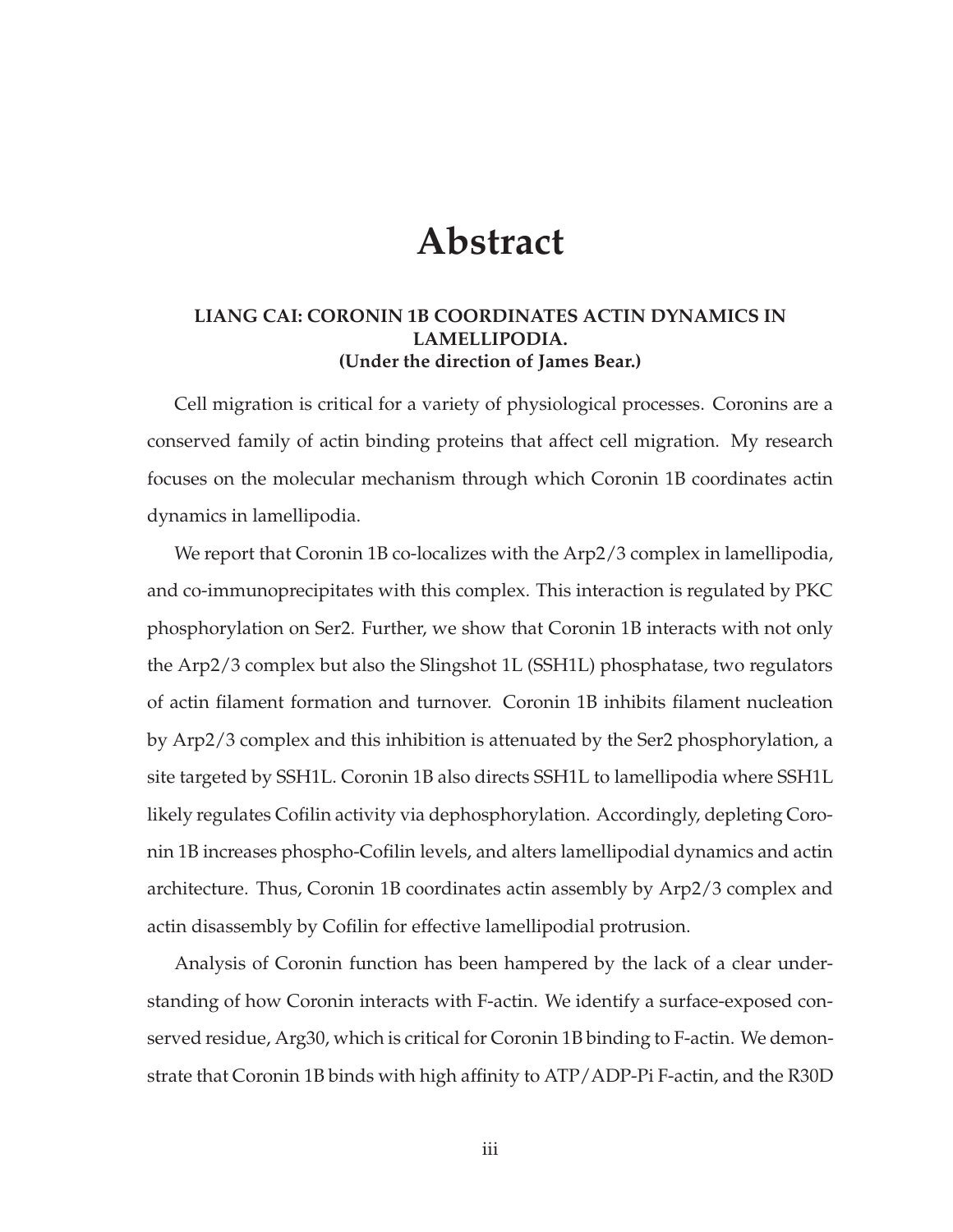mutant lacking F-actin binding loses the ability to exert Coronin 1B function.

Using various biochemical assays, we show that Coronin 1B disassembles Arp2/3 containing actin branches by inducing Arp2/3 dissociation from the side of filaments, which is potently antagonized by Cortactin. Coronin 1B localizes to actin branches in a mutually exclusive manner with the Arp2/3 complex, and live-cell imaging reveals a sequential accumulation of these proteins during actin network assembly. Interestingly, depletion of Coronin 1B synchronizes the dynamics of Arp2/3 complex with the actin network. Together, we conclude that Coronin 1B replaces the Arp2/3 complex at actin branches, promotes branched actin network remodeling, and coordinates actin dynamics in lamellipodia.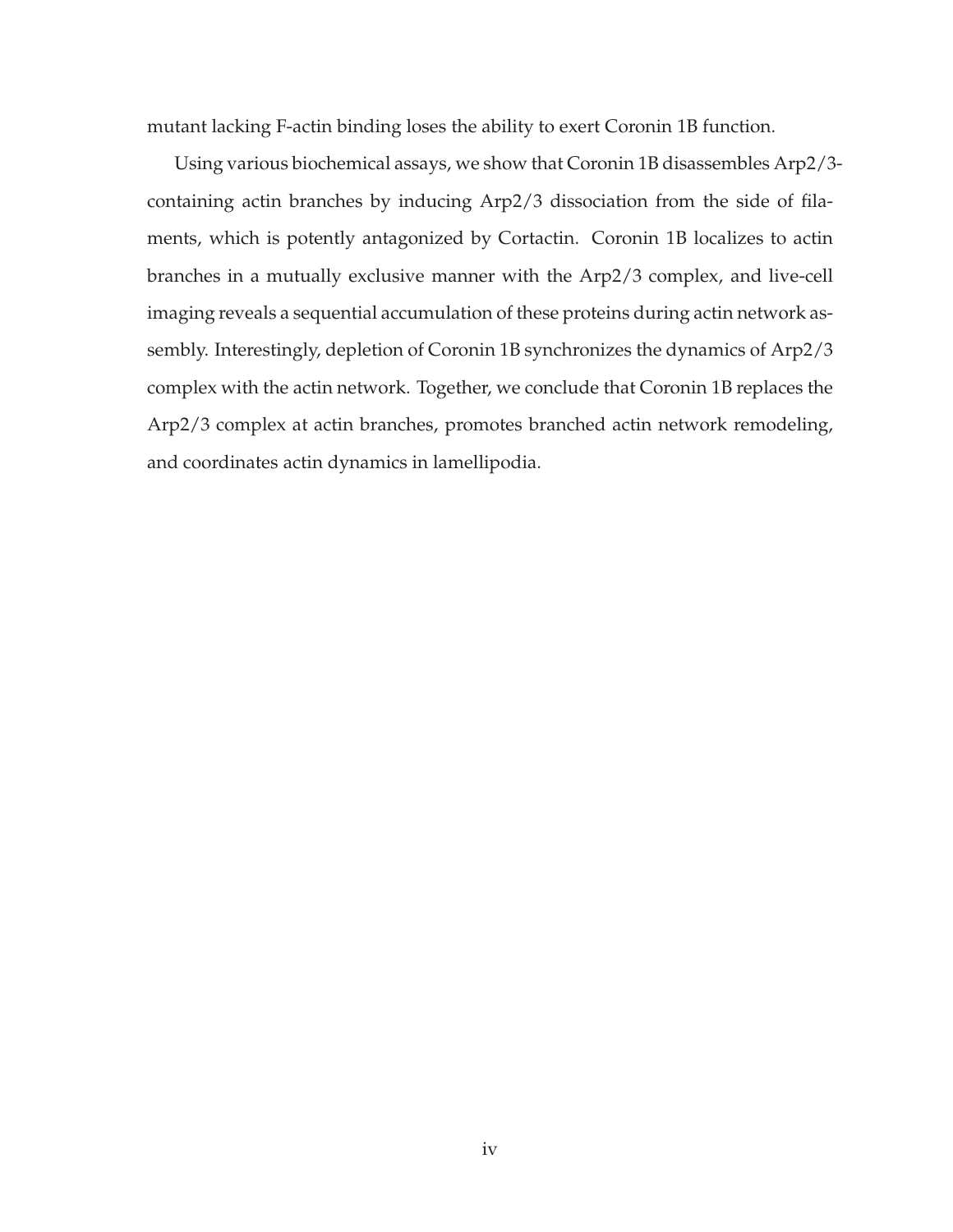*This dissertation is dedicated to the following people:*

- The memory of my grandmother,  $|\nRightarrow \mathbf{\hat{y}}_m|$ , who taught me throughout her life.
- The memory of my grandfather,  $\boxed{\mathbf{\mathbf{\mathring{\equiv} \mathcal{\mathcal{F}^{\mathcal{\mathcal{F}}}}}}}$ , who emphasized the importance of being persistent.
- My mother, 董鸿鸿, who has been my role-model for hard work, and who instilled in me the inspiration to set high goals and the confidence to achieve them.
- My father, 蔡培祥, who has been always my strong support.
- My wife, 吴昊, who has been proud and supportive of my work and who has shared the many challenges and sacrifices for completing this dissertation.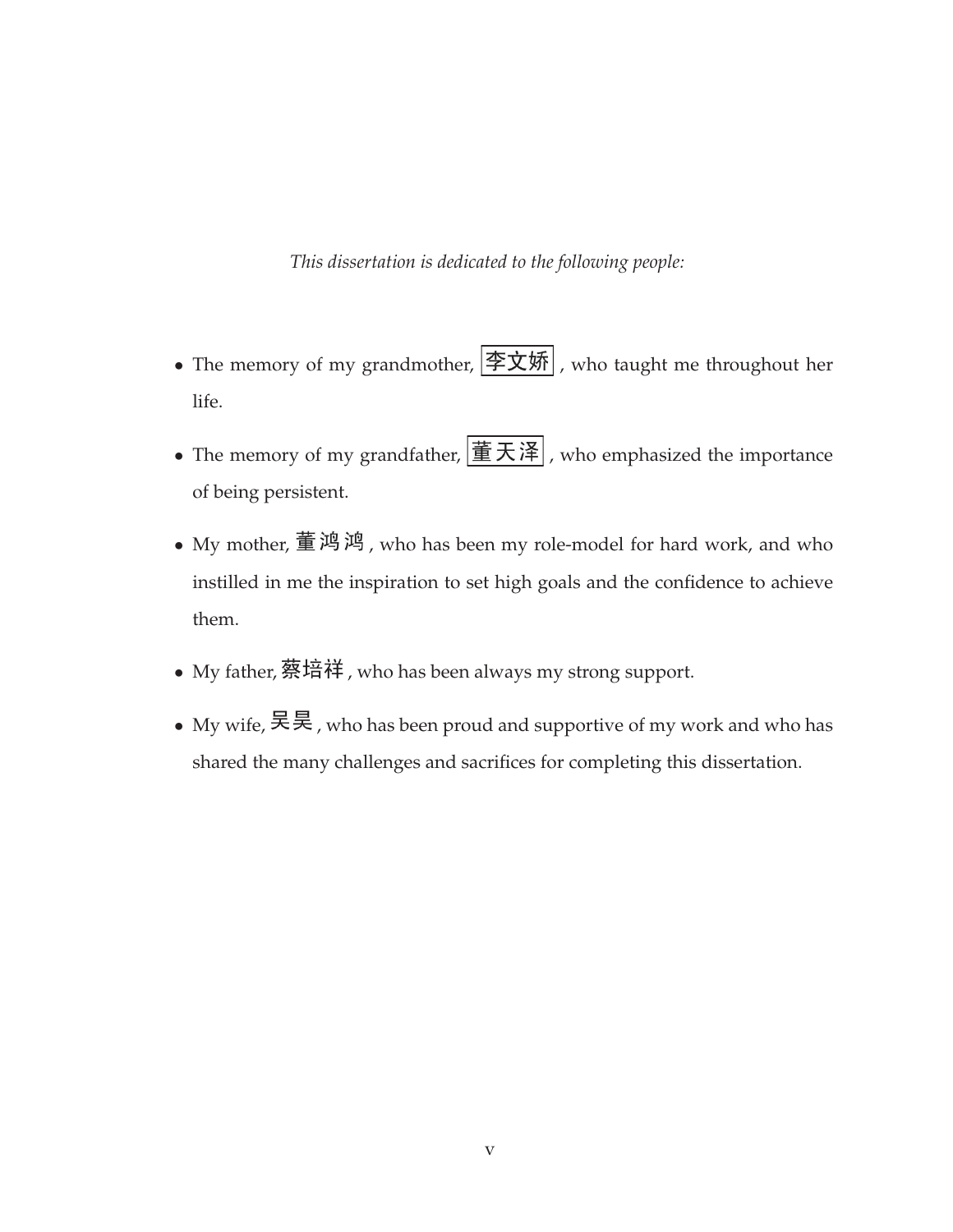## **Acknowledgments**

A great many people have helped me during my study. I owe my gratitude to all those people. *Thank you very much.*

My deepest gratitude is to my advisor, Dr. James Bear. I am amazingly fortunate to have an advisor who gave me the freedom to explore, and at the same time, the guidance to recover when my steps faltered. Jim taught me not only about how to perform experiments efficiently, but also about how to write and express ideas clearly. Most importantly, he taught me about how to question thoughts and progress further based current understanding.

Dr. Dorothy Schafer, an outstanding biochemist and extremely careful scientist. She taught me all the knowledge about actin and actin biochemisty, and allowed me to use all the resources in her laboratory to explore the function of my protein.

Dr. Patrick Brennwald is very helpful during my graduate study. His insightful comments and suggestions at different stages of my research were thought-provoking. It is because of Pat's advices that really helped my projects progress smoothly.

Dr. Michael Schaller is one of the best teachers that I have had in my life. When I just started my graduate research, I did a rotation with Mike, where I had successfully mapped my protein's phosphorylation site. First victory was alway enjoyable, and also built my confidence to challenge myself in a deep extent. Another important lesson from this rotation experience is that practice makes perfect.

Dr. Keith Burridge and his laboratory have been my shelter during the course

vi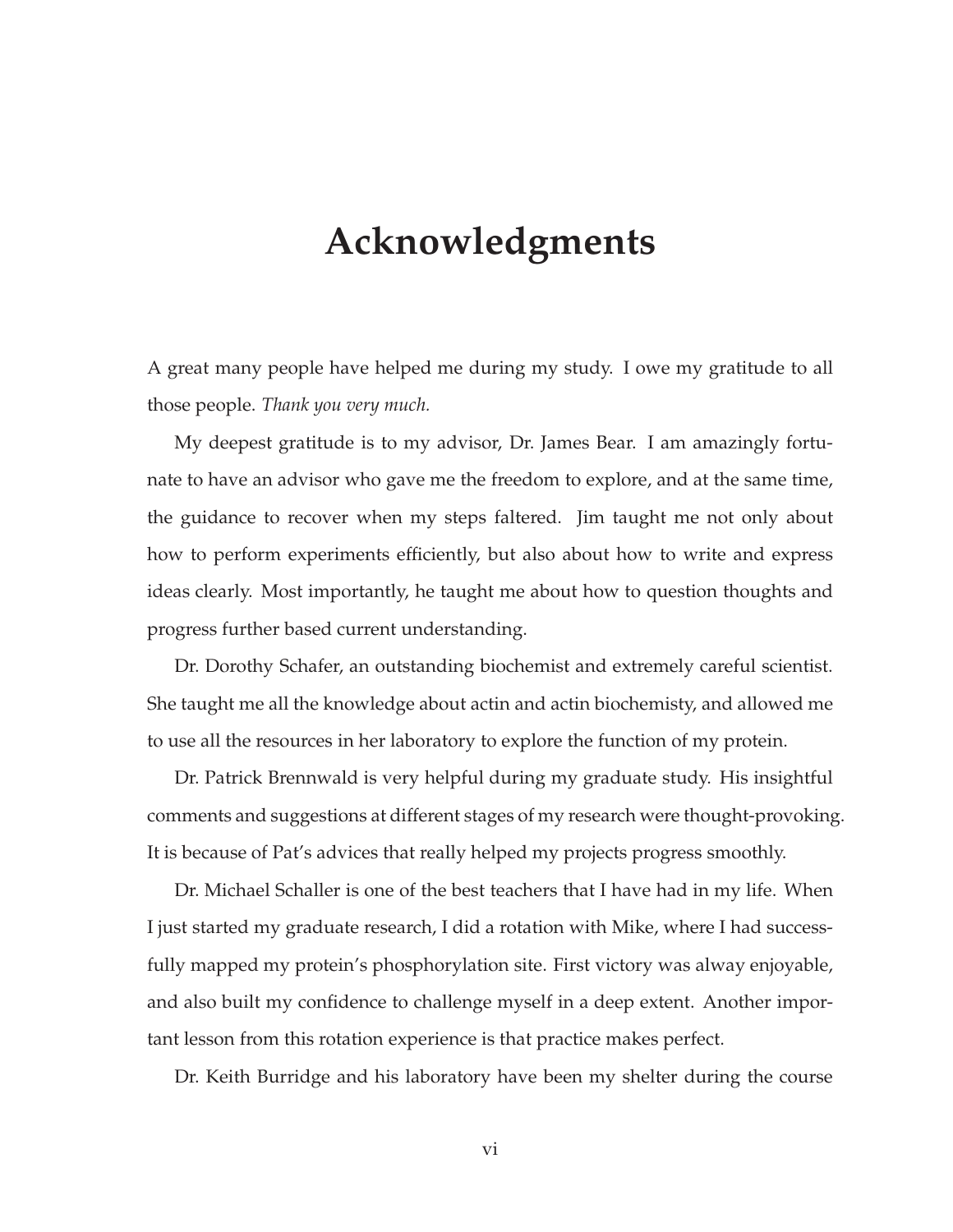of graduate study. I am grateful to him for his encouragement and many practical advices. I would like to thank all the members of his laboratory for their continue support from various aspects.

Dr. Vytas Bankaitis, the chair of the department, is always busy; but he cares about students. He not only puts pressure on every student, but also gives suggestions about what students should do to survive in the graduate school. I am fortunate enough to have him as my committee member, and I am grateful to him for holding me to a high research standard.

Dr. Klaus Hahn and Dr. Steve Rogers are my committee members as well. I am very thankful to them for reading my reports, commenting on my research and helping me choosing my future research direction. Every suggestion they gave is proven to be valuable.

I had my first rotation with Dr. Kenneth Jacobson. It was the time when I just arrived the states, and had many class to take. It was his geniality helped me pass that jet-lagging period. His laboratory has enormous experiences with fluorescence microscopy, which proven to be a great source for my research. Specially, I would like to thank Dr. Zenon Rafur and Dr. Aaron Neumann.

Dr. Dazhi Wang, Dr. Mohanish Deshmukh and Dr. Ellen Weiss have been given suggestions and help to my research, and I am grateful to their support.

University of North Carolina at Chapel Hill has been an extreme cytoskeleton research community. I would like to thank Eric Vitriol and Sabrice Guerrier for the wonderful cytoskeleton meeting. I would like to thank Dr. Richard Cheney, Dr. Carol Otey, and Dr. Alan Fanning for their continually encouragement.

I am also indebted to past and current members of the *Bear Lab* with whom I have interacted during the course of my graduate studies. Particularly, I would like to acknowledge Nicholas Holoweckyj, Thomas Marshall, Andrea Uetrecht and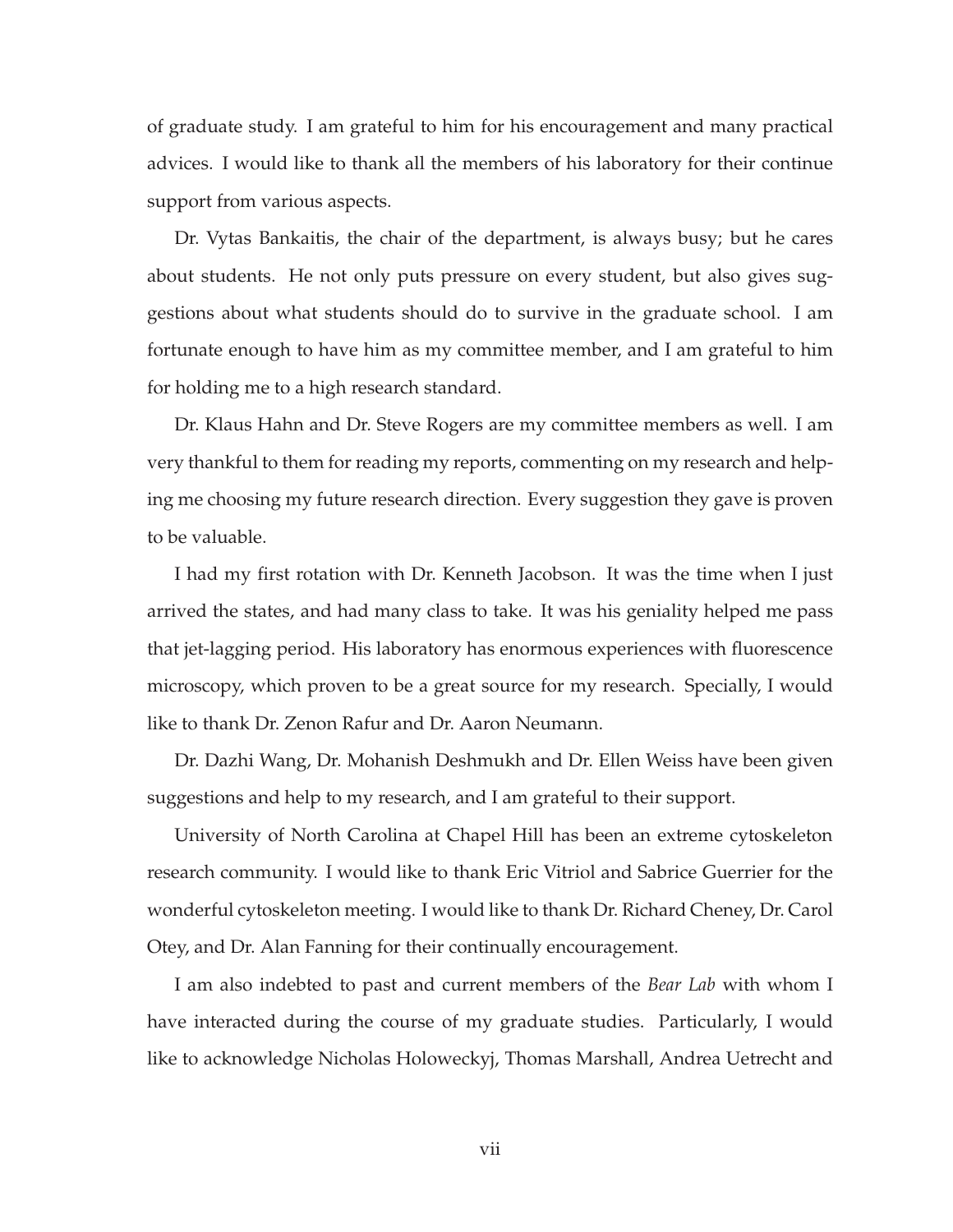Dr. David Roadcap. Tom and I have many interesting conversations for scientific discussion, and for entertainment. Andrea modified the original lentiviral vector and revolutionized the cell biology research in our laboratory. I am grateful to Thomas Marshall, Heather Aloor and James Bear for critical reading of the thesis.

Dr. Alexander Makhor in Dr. Jack Griffith's laboratory has been my closest collaborator in the past two years. We challenged each other with various electron microscopy techniques and took wonderful images to reveal the truth.

I am also grateful to the staffs in the department, for their various forms of support during my graduate study, sepecially Gina Williams and Janice Warfford.

Many friends have helped me through these years. Their support helped me stay focused on my graduate study. I greatly value their friendship and I deeply appreciate their belief in me. I have to give a special mention for the support given by Dr. Zhen Yan, Mei Zhang, Yang Liu, Dr. Wei Zou, Jian Yang, Dr. Xinming Cai, Dr. Yiwen Chen, Jianfu Chen, Qi Zhang and Dr. Jian Ma.

Dr. David Threadgill, Dr. Larysa Pevny and Dr. Terry Magnuson have been extremely helpful during the period I was looking for my post-doc laboratory. I give my deep gratitude to them.

Most importantly, none of this would have been possible without the love and patience of my family. Living and studying outside my home country are not easy. They have been my constant source of love, concern, support and strength all these years. I would like to express my heart-felt gratitude to them.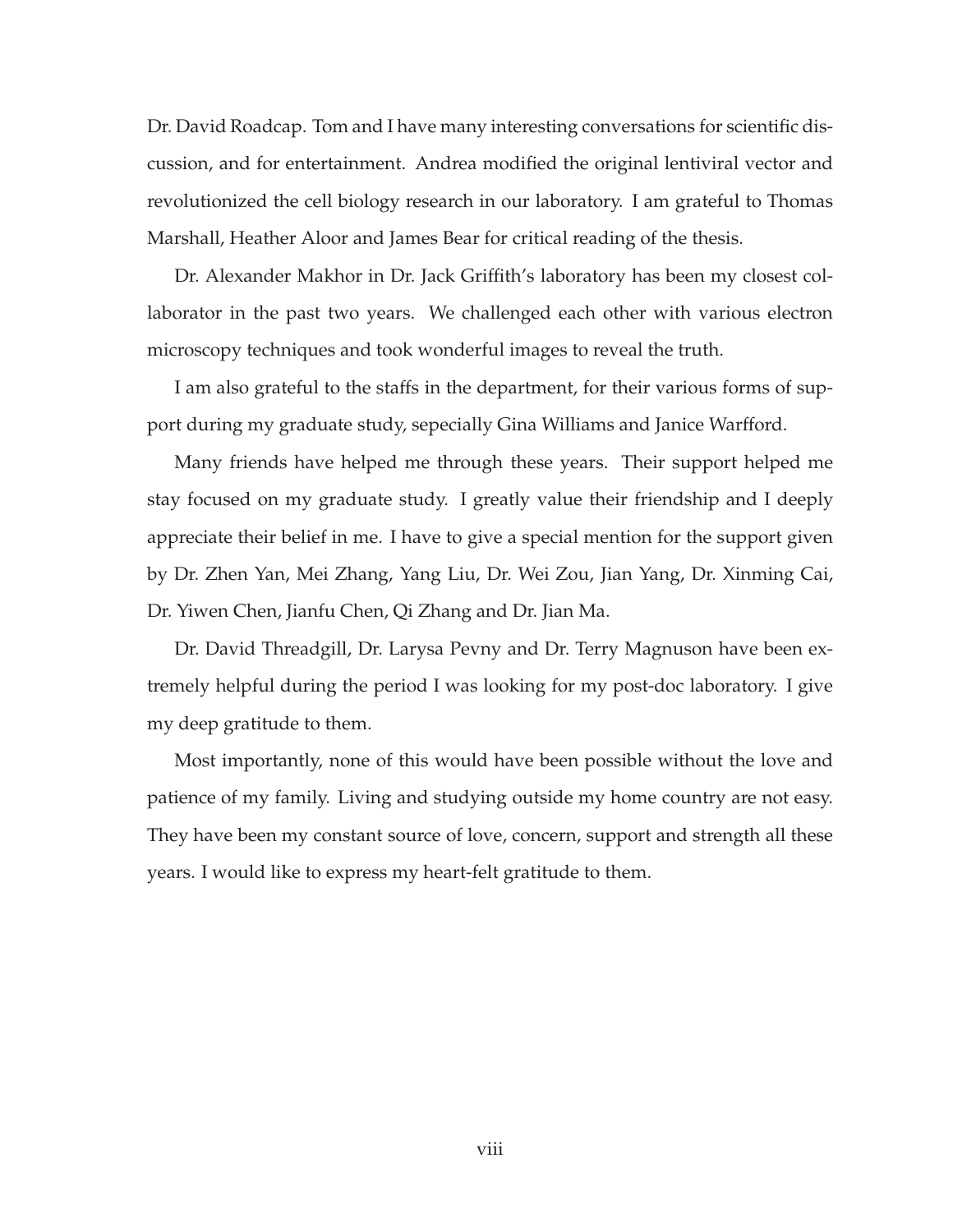## **Table of Contents**

|             | Abstract |                        |                                                                           | iii            |
|-------------|----------|------------------------|---------------------------------------------------------------------------|----------------|
|             |          | <b>List of Figures</b> |                                                                           | xiv            |
|             |          | <b>List of Tables</b>  |                                                                           | xvii           |
|             |          |                        | <b>List of Abbreviations</b>                                              | xviii          |
| $\mathbf 1$ |          | Introduction           |                                                                           | $\mathbf{1}$   |
|             | 1.1      |                        | Actin, an important element of the cytoskeleton                           | $\overline{1}$ |
|             |          | 1.1.1                  | The biochemical activity of actin is regulated by its nucleotide          | 2              |
|             |          | 1.1.2                  | Actin requires nucleators to promote its polymerization                   | $\overline{4}$ |
|             |          | 1.1.3                  | Research approaches to study actin dynamics 5                             |                |
|             | 1.2      |                        | Arp2/3 complex, the generator of branched actin network $\dots \dots$ . 8 |                |
|             |          | 1.2.1                  | Arp2/3 complex requires NPFs for its activation 9                         |                |
|             |          | 1.2.2                  | The structural role of Arp2/3 complex in branched actin network 10        |                |
|             |          | 1.2.3                  | ATP hydrolysis on the subunits regulates the Arp2/3 complex               | 12             |
|             | 1.3      |                        | Cortactin, the stabilizer of branched actin structure                     | 13             |
|             | 1.4      |                        | Cofilin, the major regulator of actin turnover 14                         |                |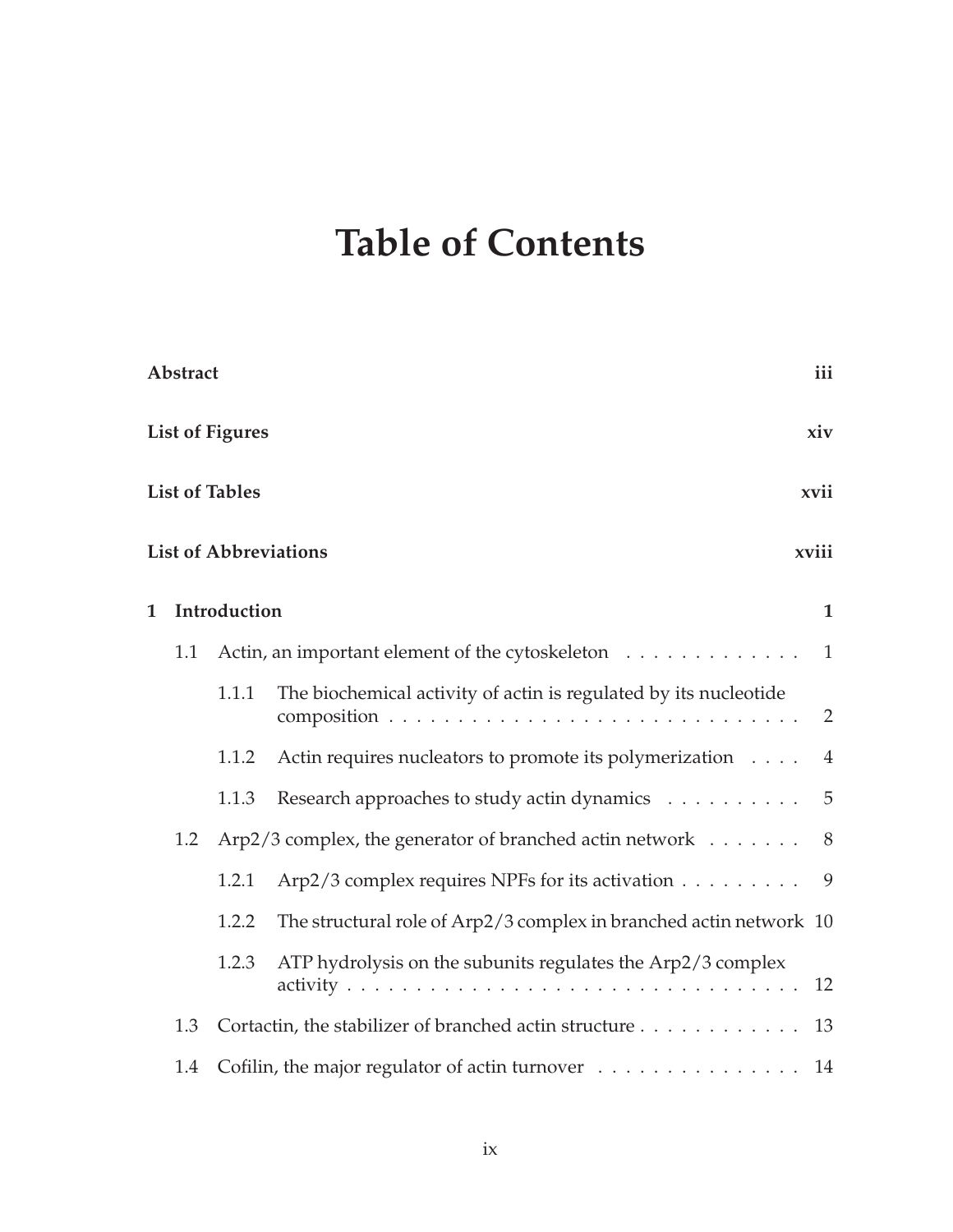|                | 1.5 |       |                                                                                                                           | 17 |
|----------------|-----|-------|---------------------------------------------------------------------------------------------------------------------------|----|
|                |     | 1.5.1 | Domain structure and function of Coronin                                                                                  | 18 |
|                |     | 1.5.2 | Coronin plays important roles in a variety of cellular processes                                                          | 22 |
| $\overline{2}$ |     |       | Coronin-Arp2/3 interaction regulated by PKC                                                                               | 26 |
|                | 2.1 |       |                                                                                                                           | 27 |
|                | 2.2 |       |                                                                                                                           | 30 |
|                |     | 2.2.1 | Coronin 1B is ubiquitously expressed and forms homo-oligomer                                                              |    |
|                |     | 2.2.2 | Coronin 1B enriches in lamellipodia and interacts with the Arp2/3                                                         |    |
|                |     | 2.2.3 | Coronin 1B is phosphorylated by PKC in vivo, and this phos-<br>phorylation regulates the interaction with Arp2/3 complex  | 33 |
|                |     | 2.2.4 | Coronin 1B is phosphorylated on Serine 2                                                                                  | 35 |
|                |     | 2.2.5 | Coronin S2A mutant mimics non-phosphorylated protein, and<br>has enhanced interaction with $Arp2/3$ complex $\dots \dots$ | 39 |
|                |     | 2.2.6 | Coronin 1B S2A mutant promotes membrane ruffling                                                                          | 41 |
|                |     | 2.2.7 | Coronin 1B S2A mutant promotes random cell migration                                                                      | 44 |
|                |     | 2.2.8 | Coronin 1B S2A mutant partially protects from PMA's effect                                                                | 45 |
|                |     |       |                                                                                                                           | 47 |
|                |     | 2.3.1 | Coronin 1B is an important member of mammalian Coronins.                                                                  | 47 |
|                |     | 2.3.2 | Coronin 1B activity is regulated by Serine 2 phosphorylation                                                              | 48 |
|                |     | 2.3.3 | Coronin 1B inhibits the Arp2/3 complex in vitro, but promotes                                                             | 50 |
| 3              |     |       | Coronin 1B coordinates Arp2/3 complex and Cofilin                                                                         | 53 |
|                | 3.1 |       |                                                                                                                           | 54 |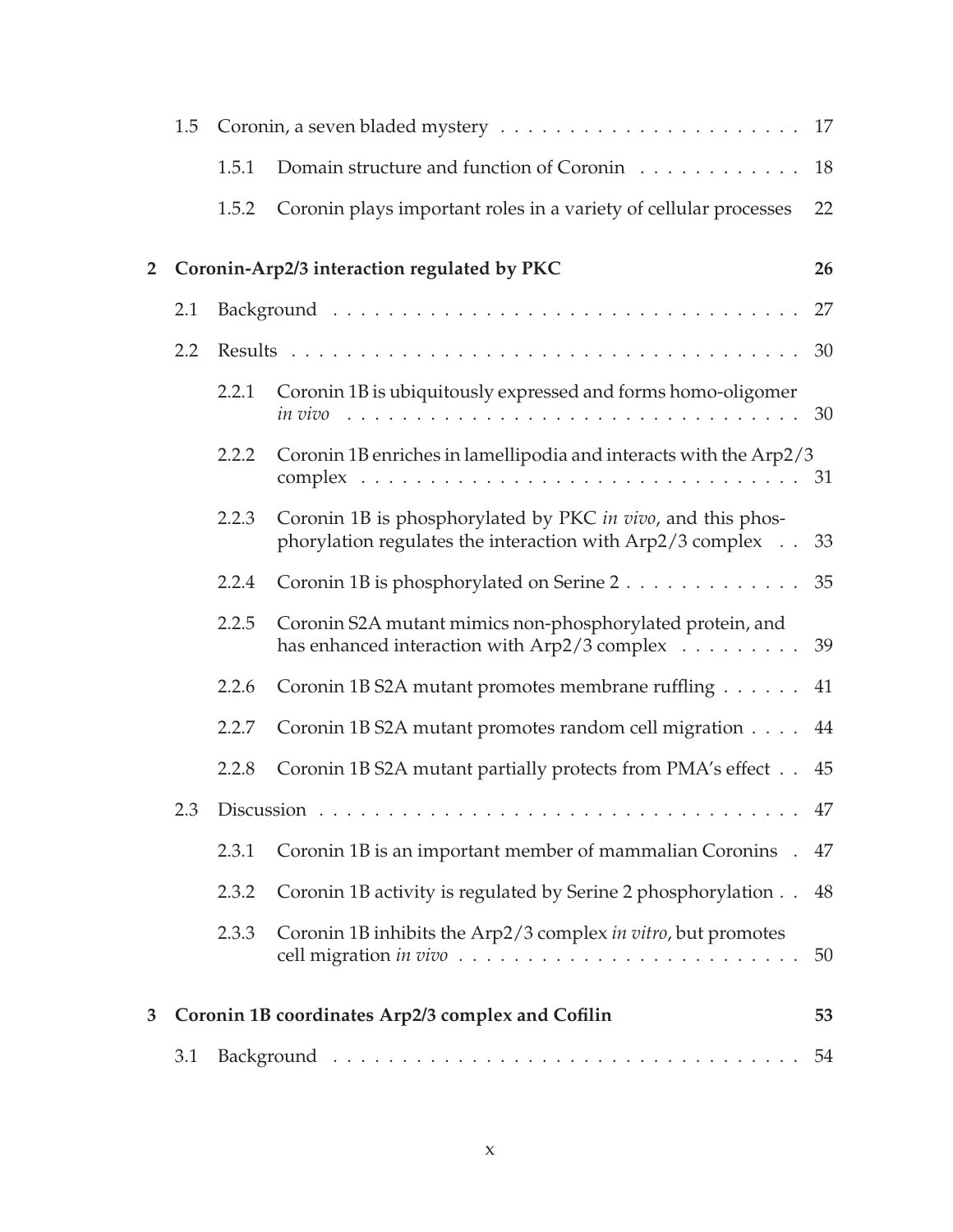| 3.2 |        | Results                                                                                                                                         | 58 |
|-----|--------|-------------------------------------------------------------------------------------------------------------------------------------------------|----|
|     | 3.2.1  | Depletion of Coronin 1B reduces whole cell motility and mod-                                                                                    | 58 |
|     | 3.2.2  | Depletion of Coronin 1B slows retrograde actin flow, influ-<br>ences barbed end distribution and density, and actin architec-                   | 62 |
|     | 3.2.3  | Coronin 1B inhibits Arp2/3 complex activity in a phosphory-                                                                                     | 64 |
|     | 3.2.4  | Coronin 1B is dephosphorylated by an okadaic acid-insensitive                                                                                   | 70 |
|     | 3.2.5  | Coronin 1B is a substrate of the Slingshot-1L phosphatase                                                                                       | 70 |
|     | 3.2.6  | Coronin 1B, Slingshot 1L and Arp2/3 form a complex in vivo                                                                                      | 75 |
|     | 3.2.7  | Coronin 1B directly interacts with Slingshot 1L in vitro                                                                                        | 77 |
|     | 3.2.8  | Depletion of Coronin 1B inhibits SSH1L-induced membrane                                                                                         | 78 |
|     | 3.2.9  | Depletion of Coronin 1B disrupts normal Slingshot 1L target-<br>ing to the leading edge $\dots \dots \dots \dots \dots \dots \dots \dots \dots$ | 82 |
|     |        | 3.2.10 Depletion of Coronin 1B inhibits Cofilin phosphatases                                                                                    | 84 |
|     | 3.2.11 | Activated Cofilin partially rescues the effects of Coronin 1B<br>depletion on lamellipodial dynamics                                            | 85 |
| 3.3 |        | Discussion $\ldots$                                                                                                                             | 87 |
|     | 3.3.1  |                                                                                                                                                 | 87 |
|     | 3.3.2  | Coronin 1B inhibits Arp2/3-mediated nucleation in a phospho-                                                                                    | 88 |
|     | 3.3.3  | Coronin 1B regulates SSH1L localization and Cofilin activity                                                                                    | 89 |
|     | 3.3.4  | The coordination of Arp2/3 complex and Cofilin activity in                                                                                      | 93 |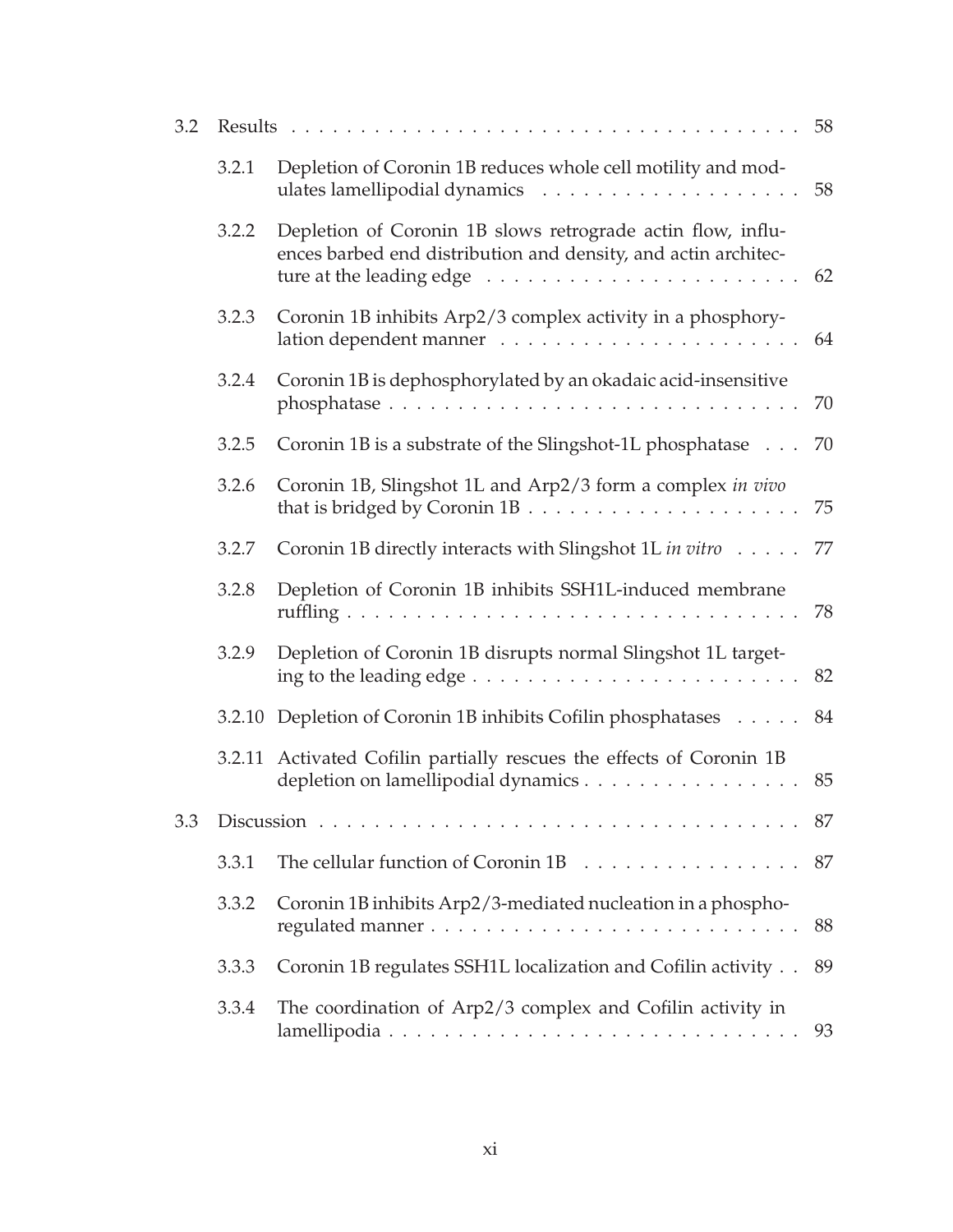|  |     |       | 4 F-actin binding to Coronin 1B                                                                                                                       | 94  |
|--|-----|-------|-------------------------------------------------------------------------------------------------------------------------------------------------------|-----|
|  | 4.1 |       |                                                                                                                                                       | 95  |
|  | 4.2 |       |                                                                                                                                                       | 99  |
|  |     | 4.2.1 | Ectopic expression of Coronin 1B in Drosophila S2 cells induces<br>F-actin cables $\dots \dots \dots \dots \dots \dots \dots \dots \dots \dots \dots$ | 99  |
|  |     | 4.2.2 | Identification of a critical F-actin binding residue on the sur-                                                                                      |     |
|  |     | 4.2.3 | R30 is essential for Coronin 1B binding to F-actin <i>in vitro</i> 103                                                                                |     |
|  |     | 4.2.4 | Full-length Coronin 1B does not enhance Cofilin binding to F-                                                                                         |     |
|  |     | 4.2.5 | Coronin 1B can bundle F-actin in vitro 113                                                                                                            |     |
|  |     | 4.2.6 | High affinity F-actin binding is required for Coronin 1B's sta-                                                                                       |     |
|  |     | 4.2.7 | F-actin binding mutants fail to rescue Coronin 1B depletion-                                                                                          |     |
|  | 4.3 |       |                                                                                                                                                       |     |
|  |     | 4.3.1 | The interaction of Coronin 1B with F-actin in vitro 125                                                                                               |     |
|  |     | 4.3.2 | The role of Coronin 1B-F-actin interactions in vivo 128                                                                                               |     |
|  |     |       | 5 Coronin 1B antagonizes Cortactin and remodels Arp2/3-containing actin<br>branches in lamellipodia                                                   | 129 |
|  | 5.1 |       |                                                                                                                                                       |     |
|  | 5.2 |       |                                                                                                                                                       |     |
|  |     | 5.2.1 | Coronin 1B and Cortactin have distinct leading edge localiza-                                                                                         |     |
|  |     | 5.2.2 | Coronin 1B and Cortactin interact with distinct pools of Arp2/3<br>complex, and influence its distribution differentially 135                         |     |
|  |     | 5.2.3 | Coronin 1B antagonizes Cortactin in vitro 137                                                                                                         |     |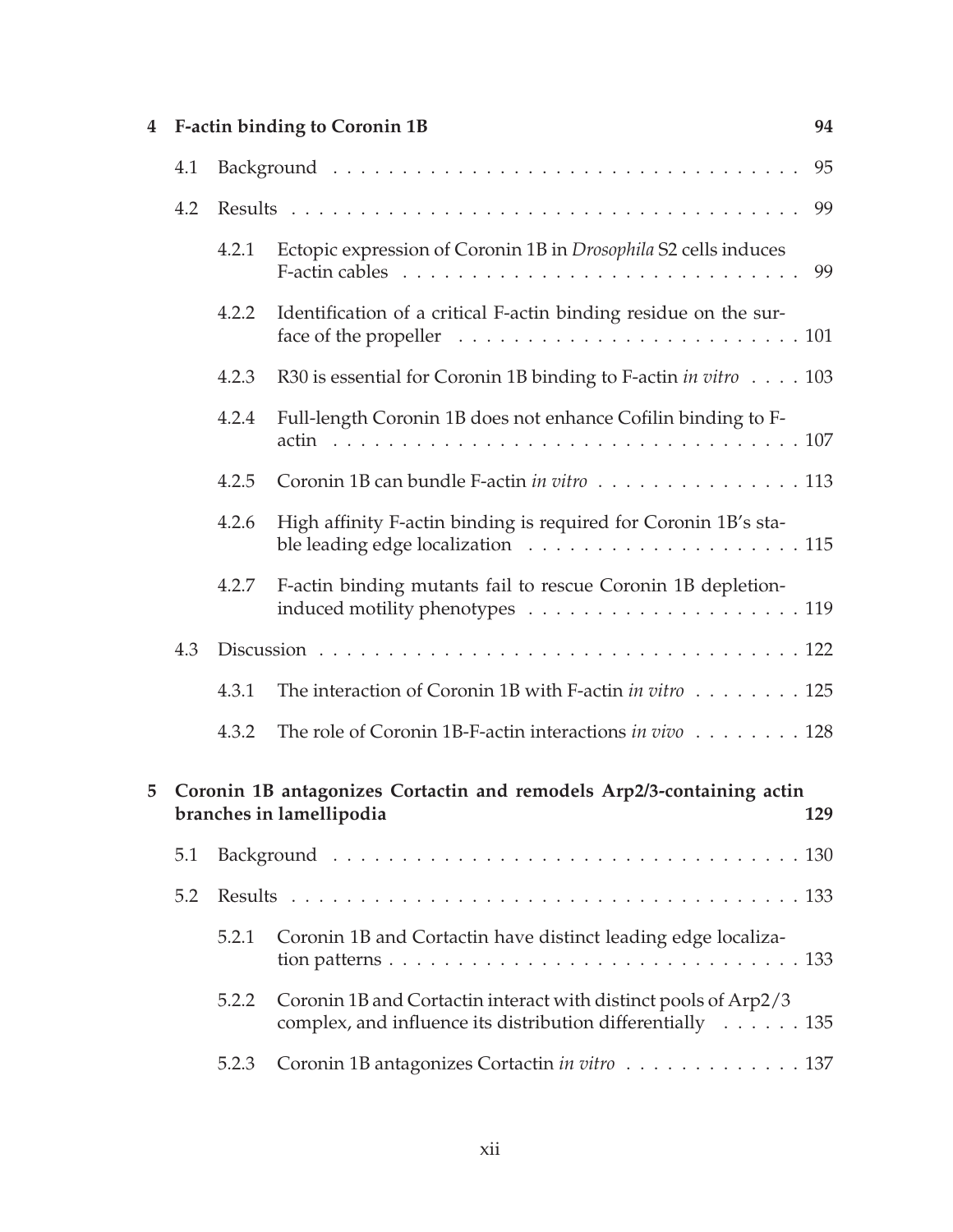|   |     | 5.2.4           | Coronin 1B de-branches actin branches, and competes with the<br>branch stabilization activity of Cortactin 139     |     |
|---|-----|-----------------|--------------------------------------------------------------------------------------------------------------------|-----|
|   |     | 5.2.5           | Coronin 1B induces dissociation of Arp2/3 complex from sides                                                       |     |
|   |     | 5.2.6           | Coronin 1B localizes to actin branches both in vitro and in vivo. 149                                              |     |
|   |     | 5.2.7           | Coronin 1B and Arp2/3 complex correlate in lamellipodia with<br>sequential spatio-temporal dynamics 157            |     |
|   |     | 5.2.8           | Depletion of Coronin 1B and Cortactin interfere with retro-<br>grade flow dynamics of actin and Arp2/3 complex 161 |     |
|   |     | 5.2.9           | Targeting active Coronin 1B to the plasma membrane disrupts                                                        |     |
|   |     |                 | 5.2.10 Coronin 1B and Cortactin antagonize each other in vivo 165                                                  |     |
|   | 5.3 |                 |                                                                                                                    |     |
|   |     | 5.3.1           | A working model for Coronin 1B function 169                                                                        |     |
|   |     | 5.3.2           | Cortactin stabilizes Arp2/3 complex at actin branches in vivo . 171                                                |     |
|   |     | 5.3.3           | Antagonism between Coronin 1B and Cortactin 174                                                                    |     |
|   |     | 5.3.4           | Coronin 1B remodels the Arp2/3-containing actin network 175                                                        |     |
|   |     | 5.3.5           | Turnover of the branched actin network through the combined<br>action of Coronin 1B, Slingshot 1L and Cofilin 177  |     |
|   |     | 5.3.6           | Regulation of Coronin 1B branch remodeling activity 179                                                            |     |
| 6 |     | Future prospect |                                                                                                                    | 181 |
|   | 6.1 |                 | The interaction between type I Coronins and the Arp2/3 complex 182                                                 |     |
|   | 6.2 |                 | The interactions between Coronins and SSH1L 184                                                                    |     |
|   | 6.3 |                 | Redundancy of Coronin genes in mammal 186                                                                          |     |
|   | 6.4 |                 | Regulated oligomerization of Coronin could influence its function 188                                              |     |
|   | 6.5 |                 | Functions of WD40 repeats containing proteins 188                                                                  |     |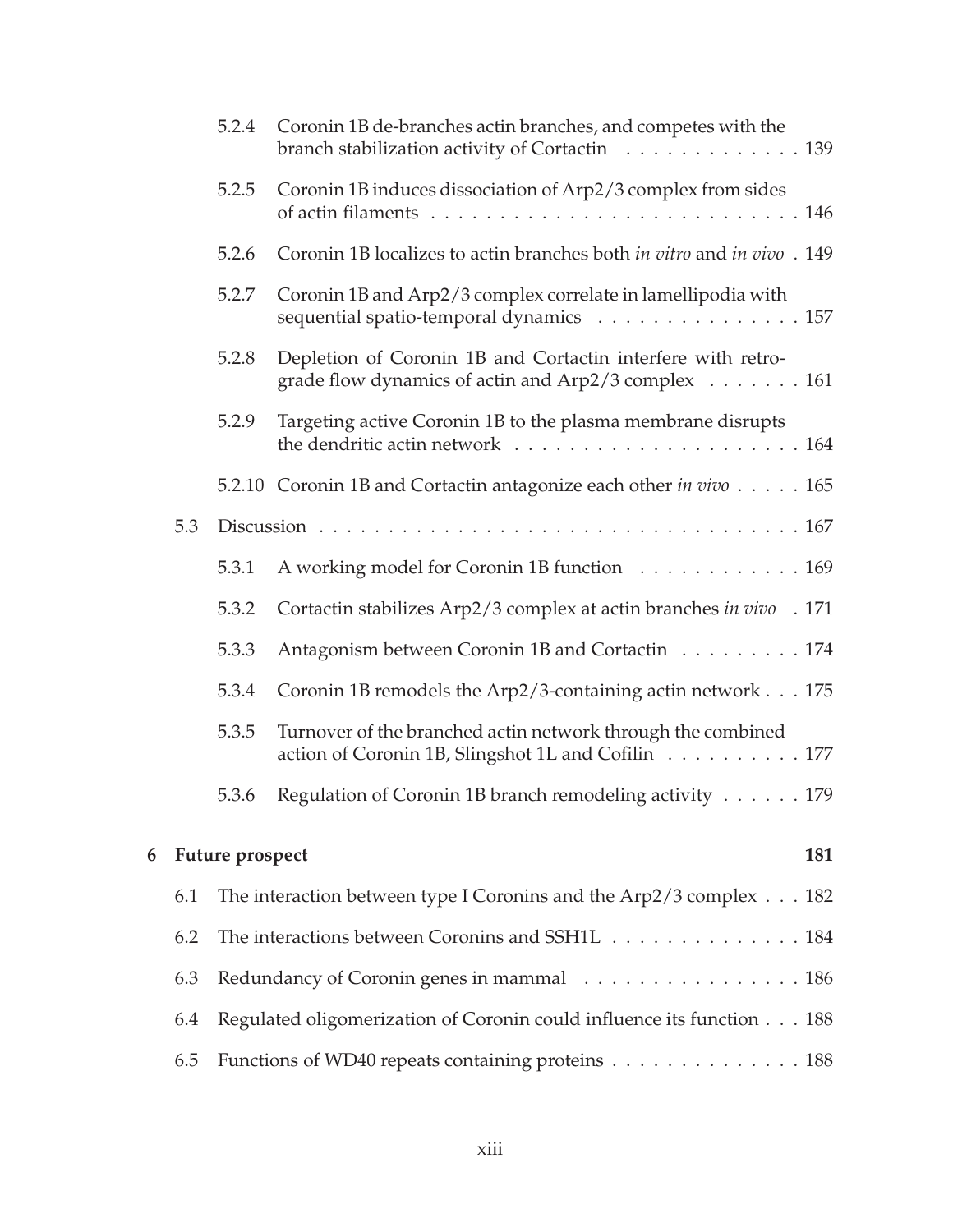|              | A List of E.coli stock                                           | 193 |
|--------------|------------------------------------------------------------------|-----|
|              | <b>B</b> List of PCR primers                                     | 203 |
| $\mathsf{C}$ | Published materials and methods                                  | 212 |
|              |                                                                  |     |
|              | C.2 Coronin 1B antibody production and affinity purification 212 |     |
|              |                                                                  |     |
|              |                                                                  |     |
|              |                                                                  |     |
|              | C.6 Drosophila S2 cell actin cable formation assay 215           |     |
|              | C.7 Recombinant Coronin 1B protein production 216                |     |
|              |                                                                  |     |
|              |                                                                  |     |
|              |                                                                  |     |
|              |                                                                  |     |
|              |                                                                  |     |
|              |                                                                  |     |
|              | C.14 Partial proteolysis and circular dichroism analysis 220     |     |
|              |                                                                  |     |
|              |                                                                  |     |
|              |                                                                  |     |
|              |                                                                  |     |
|              | C.19 In vivo Coronin 1B dephosphorylation assay 221              |     |
|              |                                                                  |     |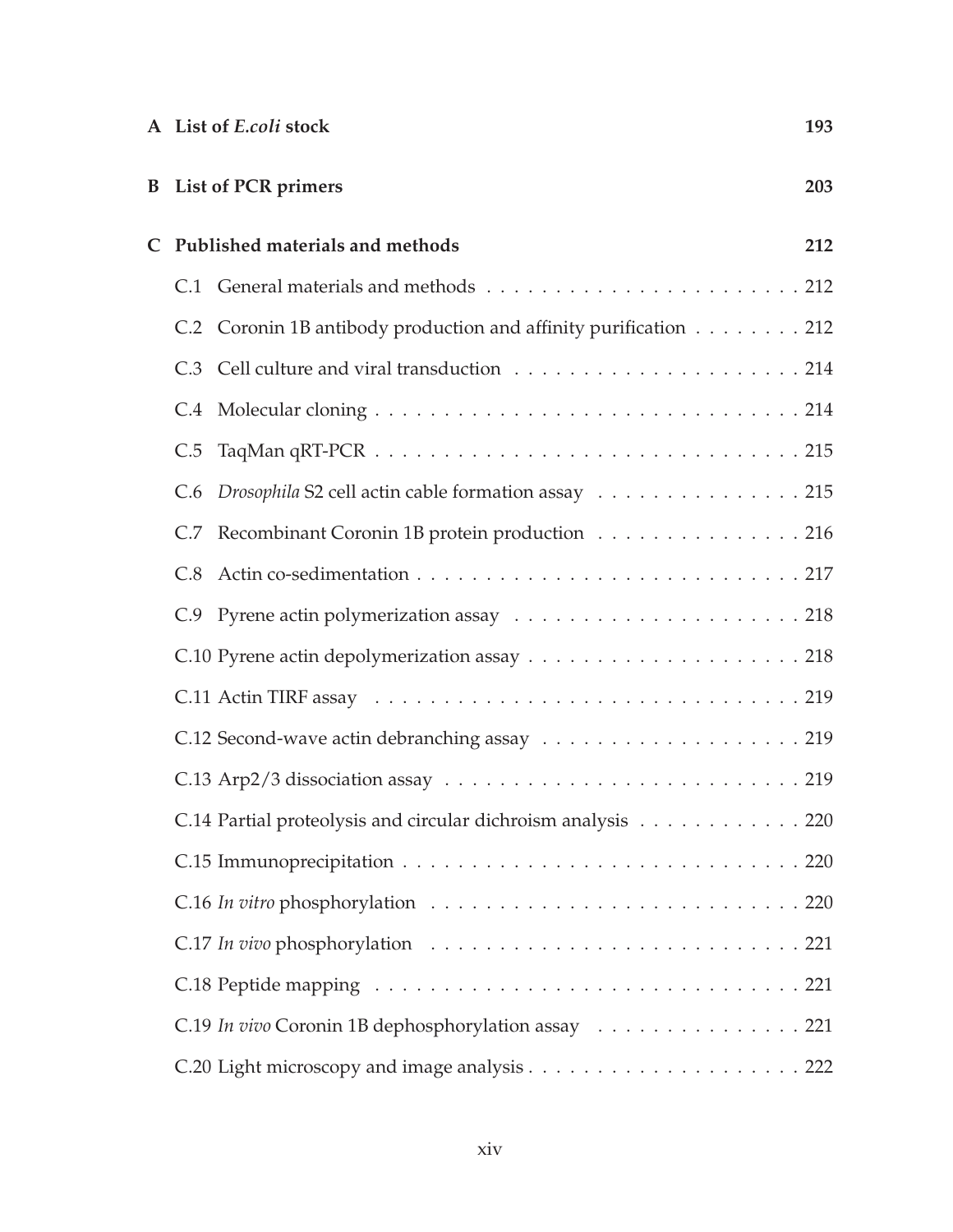|  | C.23 Analysis of free actin filament barbed ends in vivo 224                         |     |
|--|--------------------------------------------------------------------------------------|-----|
|  |                                                                                      |     |
|  |                                                                                      |     |
|  |                                                                                      |     |
|  |                                                                                      |     |
|  |                                                                                      |     |
|  |                                                                                      |     |
|  | D Experimental protocols and recipes                                                 | 227 |
|  |                                                                                      |     |
|  |                                                                                      |     |
|  | D.3 293Q mammalian protein purification system 231                                   |     |
|  |                                                                                      |     |
|  | D.5 Microscopy media for live cell imaging without $CO_2$ supply $\ldots \ldots$ 232 |     |
|  |                                                                                      |     |
|  |                                                                                      |     |
|  | D.8 Coronin 1B protein expression and purification from S2 cells 233                 |     |
|  | D.9 Produce Coronin 1B protein in E.coli by TVH system 234                           |     |
|  |                                                                                      |     |
|  |                                                                                      |     |
|  |                                                                                      |     |
|  | D.13 Polyclonal antibody affinity purification 237                                   |     |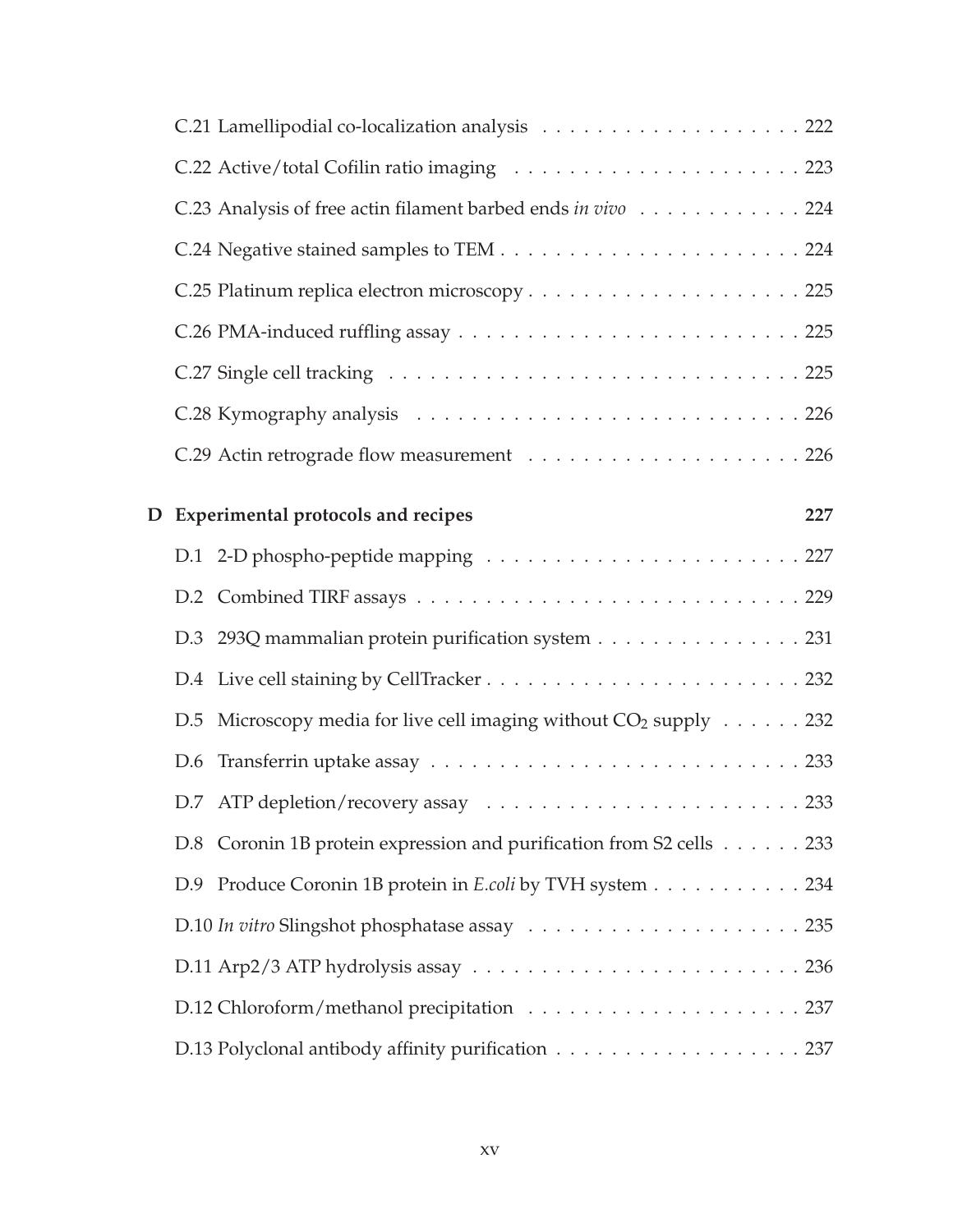| D.16 Using PolyFect transient transfect Rat2 fibroblasts 239 |     |
|--------------------------------------------------------------|-----|
|                                                              |     |
| Index                                                        | 241 |
| <b>Bibliography</b>                                          |     |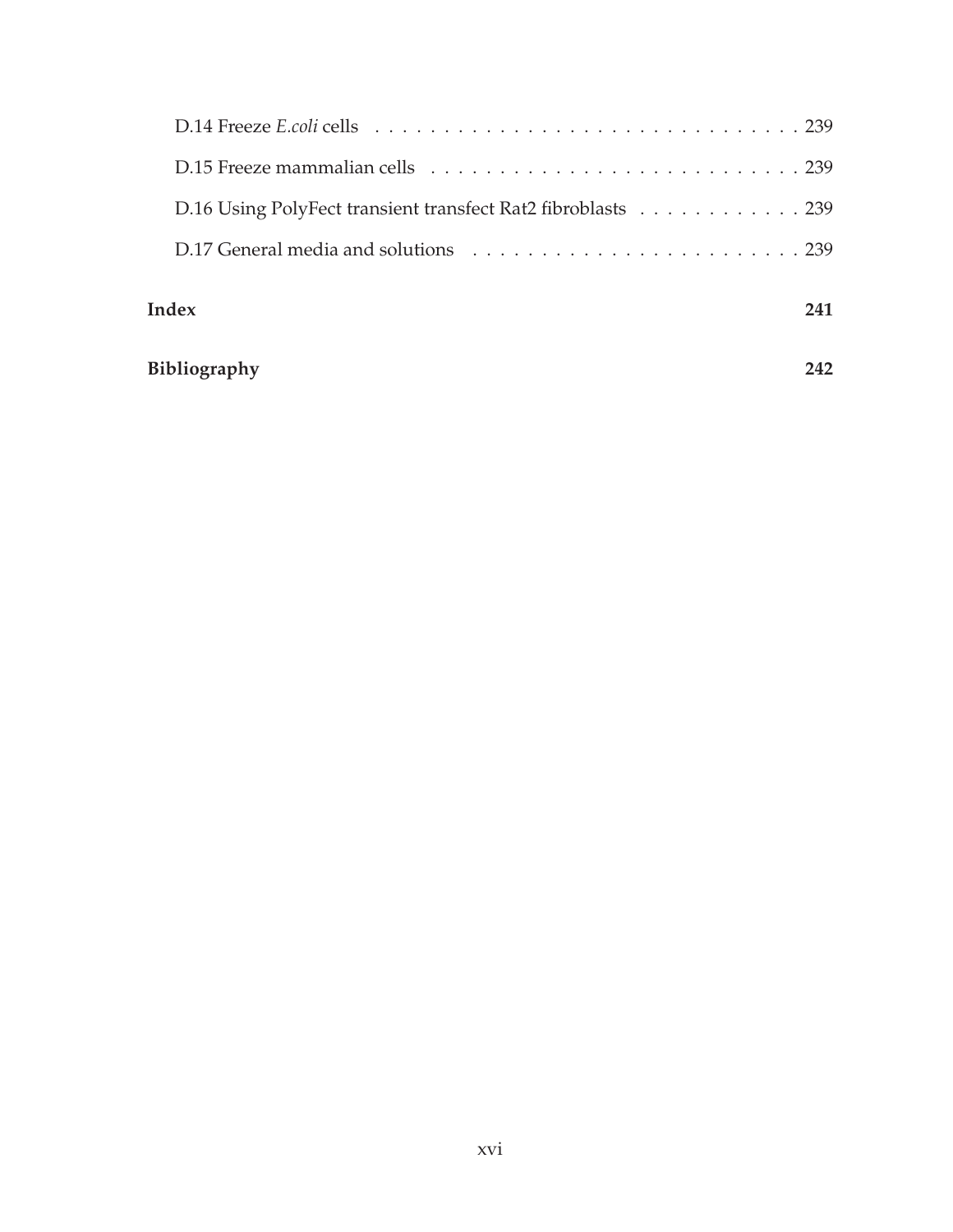# **List of Figures**

| 1.1 |                                                                                                                                          | 10 |
|-----|------------------------------------------------------------------------------------------------------------------------------------------|----|
| 1.2 | Coronin 1B domain structure                                                                                                              | 19 |
| 1.3 |                                                                                                                                          | 20 |
| 2.1 | Expression, oligomerization, and localization of Coronin 1B                                                                              | 29 |
| 2.2 | PMA stimulates Coronin 1B phosphorylation in vivo                                                                                        | 32 |
| 2.3 | Coronin 1B interacts in vivo with the Arp2/3 complex in a PKC phos-                                                                      | 34 |
| 2.4 | Coronin 1B is robustly phosphorylated both in vitro and in vivo                                                                          | 35 |
| 2.5 | PKC $\delta$ is not the <i>in vivo</i> kinase of Coronin 1B.                                                                             | 36 |
| 2.6 | Coronin 1B is phosphorylated on an N-terminal site                                                                                       | 38 |
| 2.7 | Ser2 of Coronin 1B is the site directly phosphorylated by PKC in vivo.                                                                   | 40 |
| 2.8 | Ser2 mutants affect the interaction between Coronin 1B and the Arp2/3                                                                    | 42 |
| 2.9 | Phosphorylation of Coronin 1B at Ser2 regulates cell migration                                                                           | 46 |
| 3.1 | SSH1L localizes to the back of lamellipodia                                                                                              | 57 |
| 3.2 | Depletion of Coronin 1B slows whole cell migration and alters lamel-                                                                     | 58 |
| 3.3 | Depletion of Coronin 1B slows retrograde actin flow, influences barbed<br>end distribution and filament architecture at the leading edge | 60 |
| 3.4 |                                                                                                                                          | 62 |
| 3.5 | Depletion of Coronin 1B alters actin ultra-structure at the leading edge                                                                 | 64 |
| 3.6 |                                                                                                                                          | 66 |
| 3.7 | Coronin 1B's inhibition of Arp2/3 nucleation is dependent on phos-                                                                       | 67 |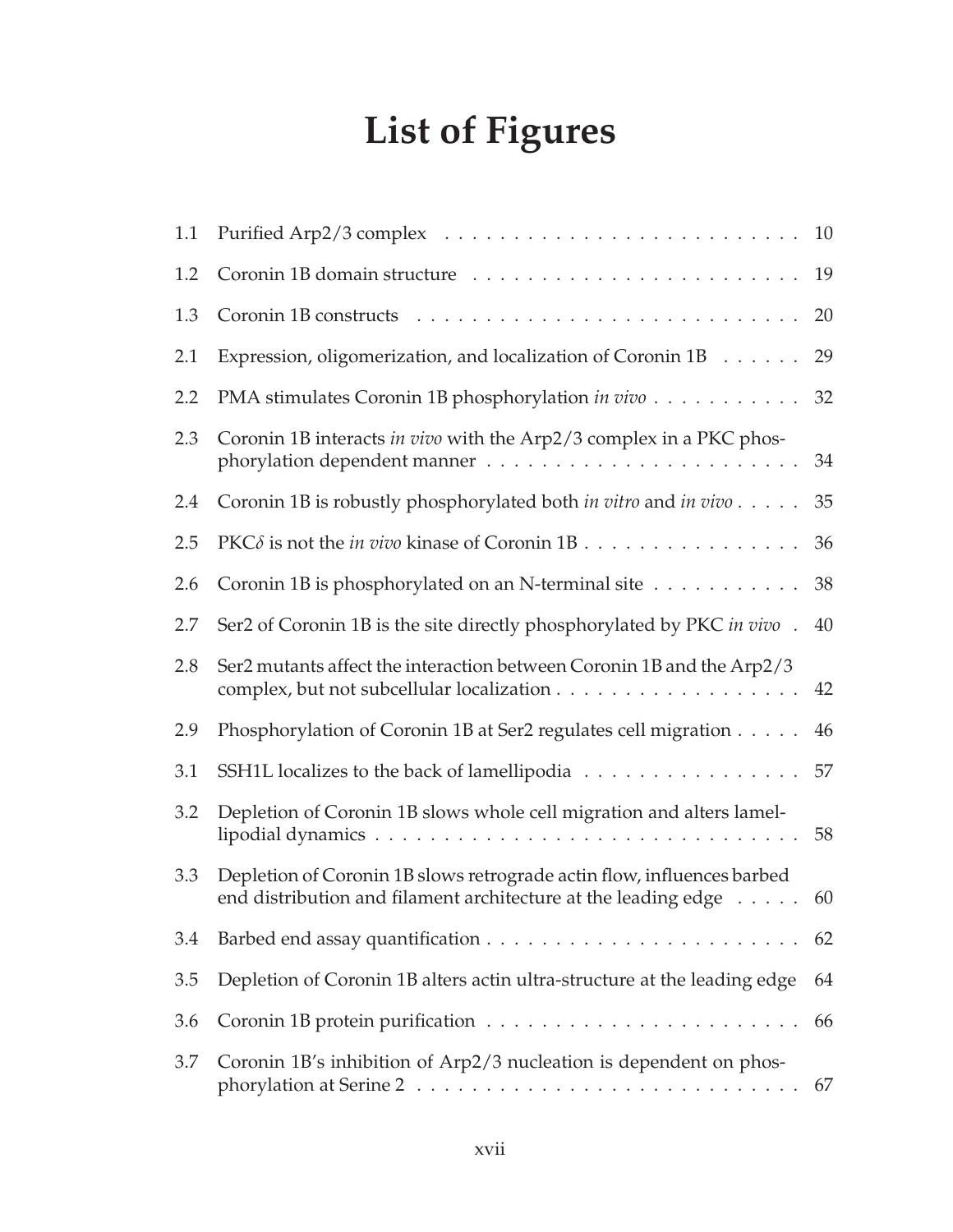| 3.8 | Coronin 1B inhibits actin nucleation by Arp2/3 complex in vitro 68                                                                                                                                   |    |
|-----|------------------------------------------------------------------------------------------------------------------------------------------------------------------------------------------------------|----|
| 3.9 | Effects of Coronin 1B on spontaneous actin assembly and barbed end<br>elongation induced by Spectrin-actin seeds                                                                                     | 69 |
|     | 3.10 Interactions between Coronin 1B and Slingshot 1L                                                                                                                                                | 71 |
|     | 3.11 Quantification of the concentration of Coronin 1B in HEK293 cells                                                                                                                               | 73 |
|     | 3.12 Protein production of wild type and phosphorylated Coronin 1B                                                                                                                                   | 75 |
|     |                                                                                                                                                                                                      | 76 |
|     | 3.14 SSH3 localizes to the leading edge during PMA stimulation                                                                                                                                       | 77 |
|     | 3.15 Coronin 1B only interacts with SSH1L not SSH3                                                                                                                                                   | 78 |
|     | 3.16 N terminus of Coronin 1B is required for its interaction with SSH1L                                                                                                                             | 79 |
|     | 3.17 Depletion of Coronin 1B inhibits SSH1L-induced membrane ruffling.                                                                                                                               | 81 |
|     | 3.18 Depletion of Coronin 1B disrupts targeting of Slingshot 1L to the lead-                                                                                                                         | 82 |
|     | 3.19 Depletion of Coronin 1B increases phosphorylation of Cofilin and ex-<br>pression of activated Cofilin (S3A) partially rescues the effects of Coro-<br>nin 1B depletion on lamellipodia dynamics | 86 |
|     | 3.20 Depletion of Coronin 1B does not alter the distribution of endogenous                                                                                                                           | 91 |
|     | 3.21 In the presence of SSH1L GFP fusions, PMA stimulation enhances the<br>interaction between Coronin 1B and Arp2/3 complex                                                                         | 92 |
| 4.1 | Sequence similarity between Coronin 1A and 1B 98                                                                                                                                                     |    |
| 4.2 | Coronin 1B induces F-actin cables in <i>Drosophila</i> S2 cells independently                                                                                                                        |    |
| 4.3 | A conserved surface exposed residue, R30, in Coronin 1B is responsi-                                                                                                                                 |    |
| 4.4 | Pelleting of actin filaments polymerized from ATP and ADP G-actin . 104                                                                                                                              |    |
| 4.5 | Coronin 1B preferentially binds to ATP/ADP-Pi F-actin and mutation                                                                                                                                   |    |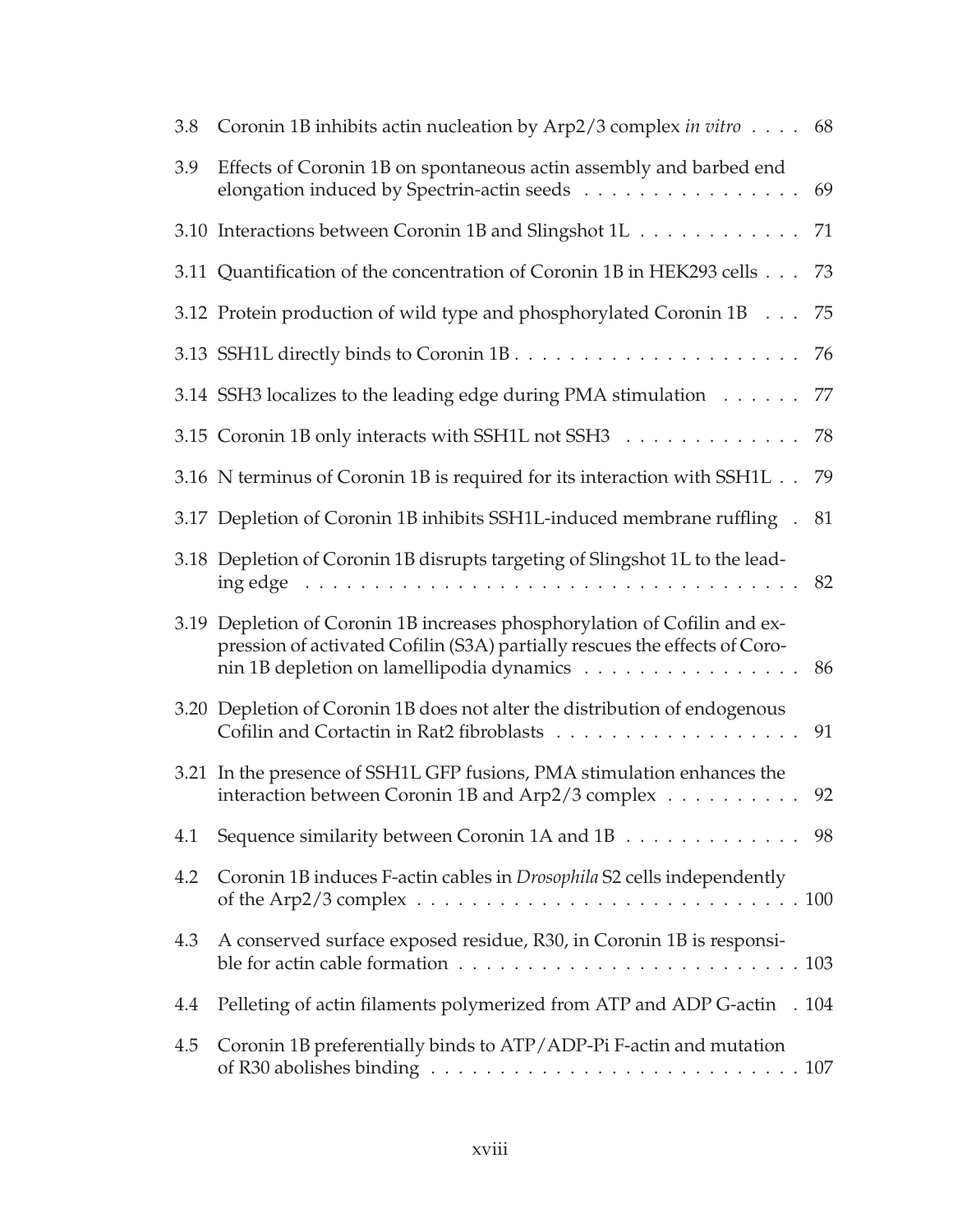| 4.6 | The R30D mutation does not disrupt Coronin 1B protein structure 108                                                                                            |
|-----|----------------------------------------------------------------------------------------------------------------------------------------------------------------|
| 4.7 | The R30D mutation does not perturb other known Coronin 1B molec-                                                                                               |
| 4.8 | Coronin 1B protects filament from Cofilin-induced depolymerization<br>and binds antagonistically with Cofilin to F-actin $\dots \dots \dots \dots \dots \dots$ |
| 4.9 | The binding of both Coronin 1A and Coronin 1B to F-actin is antago-                                                                                            |
|     | 4.10 Coronin 1B cannot oligomerize post-lysis 113                                                                                                              |
|     | 4.11 Coronin 1B ACC mutant binds poorly to F-actin, loses leading edge<br>enrichment, and fails to rescue Coronin 1B depletion induced slow                    |
|     | 4.12 Coronin 1B can bundle actin filaments in vitro 117                                                                                                        |
|     | 4.13 Lentiviral based knockdown/rescue system for Coronin 1B. 119                                                                                              |
|     | 4.14 Replacing endogenous Coronin 1B with GFP fusions 120                                                                                                      |
|     | 4.15 F-actin binding is required for efficient and stable leading edge local-                                                                                  |
|     |                                                                                                                                                                |
|     | 4.17 The R30D mutant cannot rescue Coronin 1B depletion phenotypes 124                                                                                         |
|     | 4.18 Na <sub>2</sub> SO <sub>4</sub> does not interfere Coronin 1B's F-actin binding 125                                                                       |
| 5.1 | Coronin 1B and Cortactin localize differentially in lamellipodia 135                                                                                           |
| 5.2 |                                                                                                                                                                |
| 5.3 | Cortactin synergizes with VCA to stimulate Arp2/3 activity 138                                                                                                 |
| 5.4 | Coronin 1B antagonizes Cortactin in vitro and inhibits actin branch                                                                                            |
| 5.5 | Coronin 1B R30D mutant cannot inhibit Arp2/3 nucleation activated                                                                                              |
| 5.6 | Coronin 1B slightly slows down total actin filament accumulation in                                                                                            |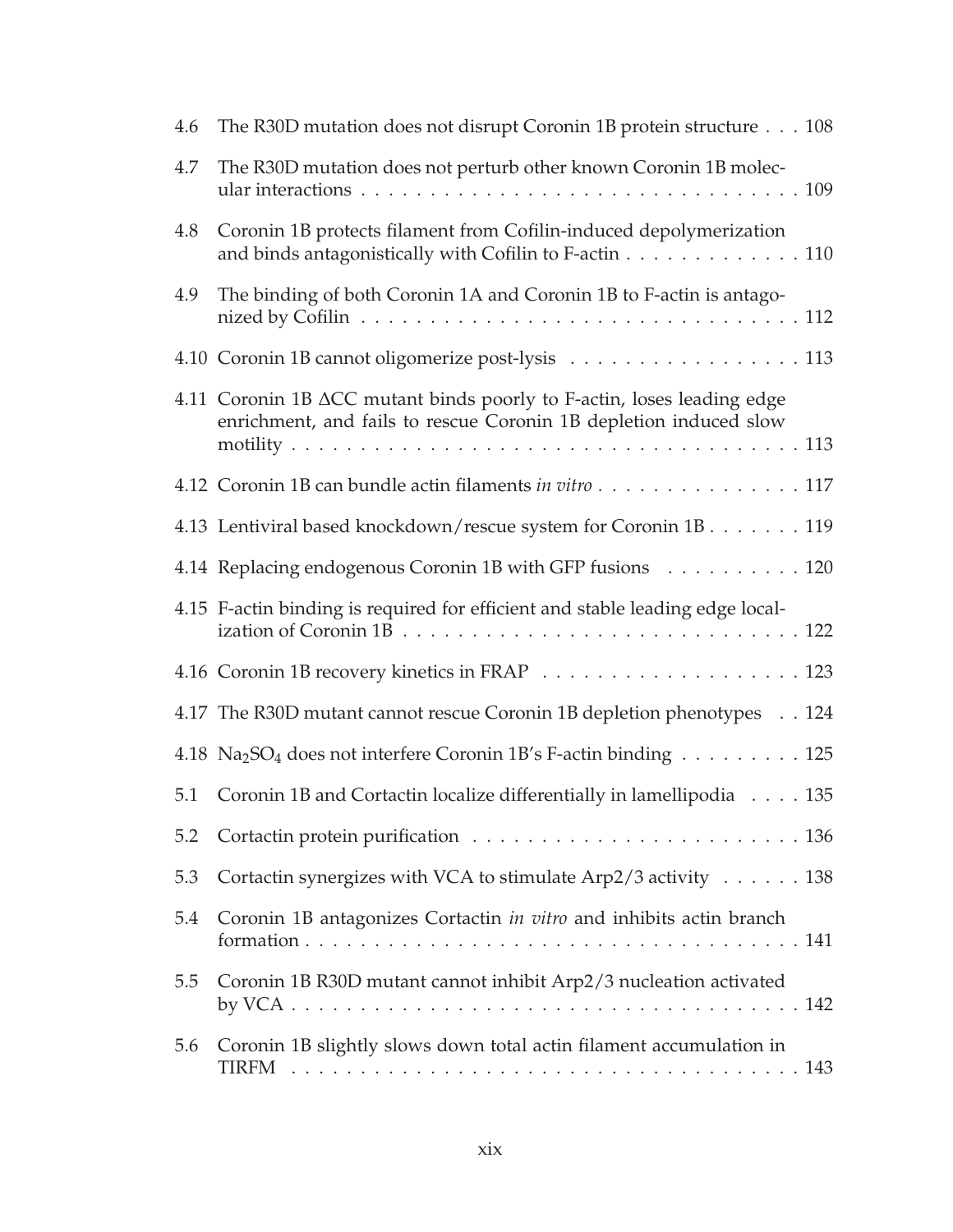| 5.7 | Coronin 1B dissociates Arp2/3 complex from the sides of actin filaments144                                                                                                          |
|-----|-------------------------------------------------------------------------------------------------------------------------------------------------------------------------------------|
| 5.8 | Coronin 1B dissociates Arp2/3 complex from the side of filaments                                                                                                                    |
| 5.9 | Coronin 1B dissociates Arp2/3 complex from sheared actin filaments . 149                                                                                                            |
|     | 5.10 Coronin 1B localizes to actin branches in vitro and in vivo 150                                                                                                                |
|     | 5.11 Arp2/3 complex localization <i>in vivo</i> visualized by electron microscopy 153                                                                                               |
|     | 5.12 Coronin 1B in vivo localization visualized by electron microscopy 154                                                                                                          |
|     | 5.13 RNAi strategy to deplete Cortactin and p34Arc 156                                                                                                                              |
|     | 5.14 Expression and localization of fluorescently tagged Coronin 1B, p34Arc                                                                                                         |
|     | 5.15 Coronin 1B, Cortactin and Arp2/3 complex have distinct dynamics in                                                                                                             |
|     | 5.16 Targeting of active Coronin 1B to the plasma membrane alters actin<br>ultrastructure $\ldots \ldots \ldots \ldots \ldots \ldots \ldots \ldots \ldots \ldots \ldots \ldots 163$ |
|     | 5.17 Membrane targeted Coronin 1B is hyper-phosphorylated because it<br>cannot be dephosphorylated by the normal mechanism $\dots \dots \dots \dots 165$                            |
|     | 5.18 Rat2 cells expressing membrane targeted Coronin 1B has normal lamel-                                                                                                           |
|     | 5.19 Double depletion of Coronin 1B and Cortactin cannot rescue migra-<br>tion defects observed in single knockdowns 167                                                            |
|     | 5.20 Coronin 1B and Cortactin regulates cell motility in a complex manner . 168                                                                                                     |
|     | 5.21 Coronin 1B and Cortactin regulates cell motility by affecting actin dy-                                                                                                        |
|     | 5.22 Coronin 1B antagonizes Cortactin and coordinates actin dynamics in                                                                                                             |
|     | 5.23 Coronin 1B, Cortactin and GST-VCA affect the association of Arp2/3                                                                                                             |
|     | 5.24 BSA does not co-sediment with actin filaments 179                                                                                                                              |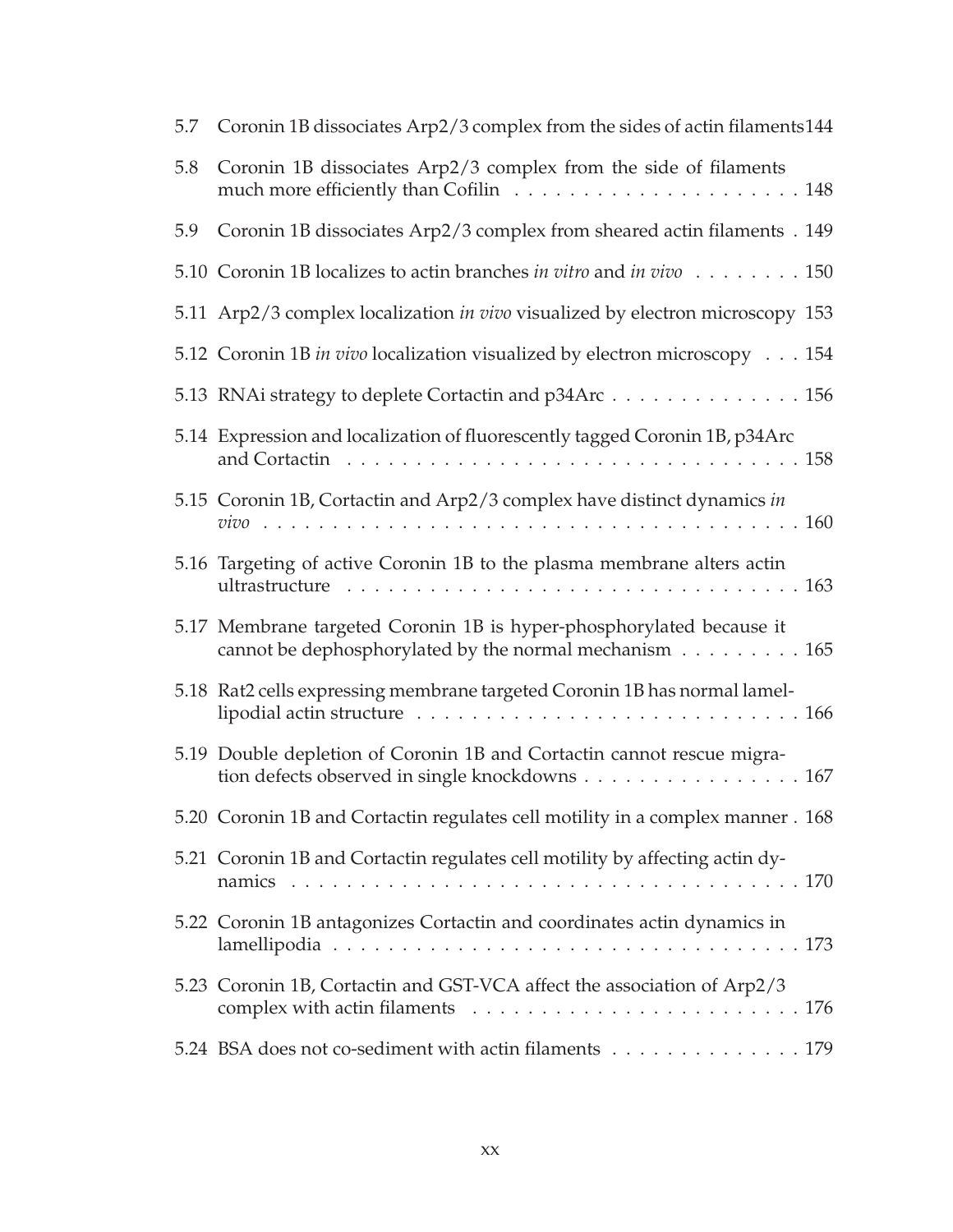| 6.1 Coronin 1C lacks Serine 2 phosphorylation 187             |  |
|---------------------------------------------------------------|--|
| 6.2 Phylogenetic tree of WD40 repeats containing proteins 189 |  |
|                                                               |  |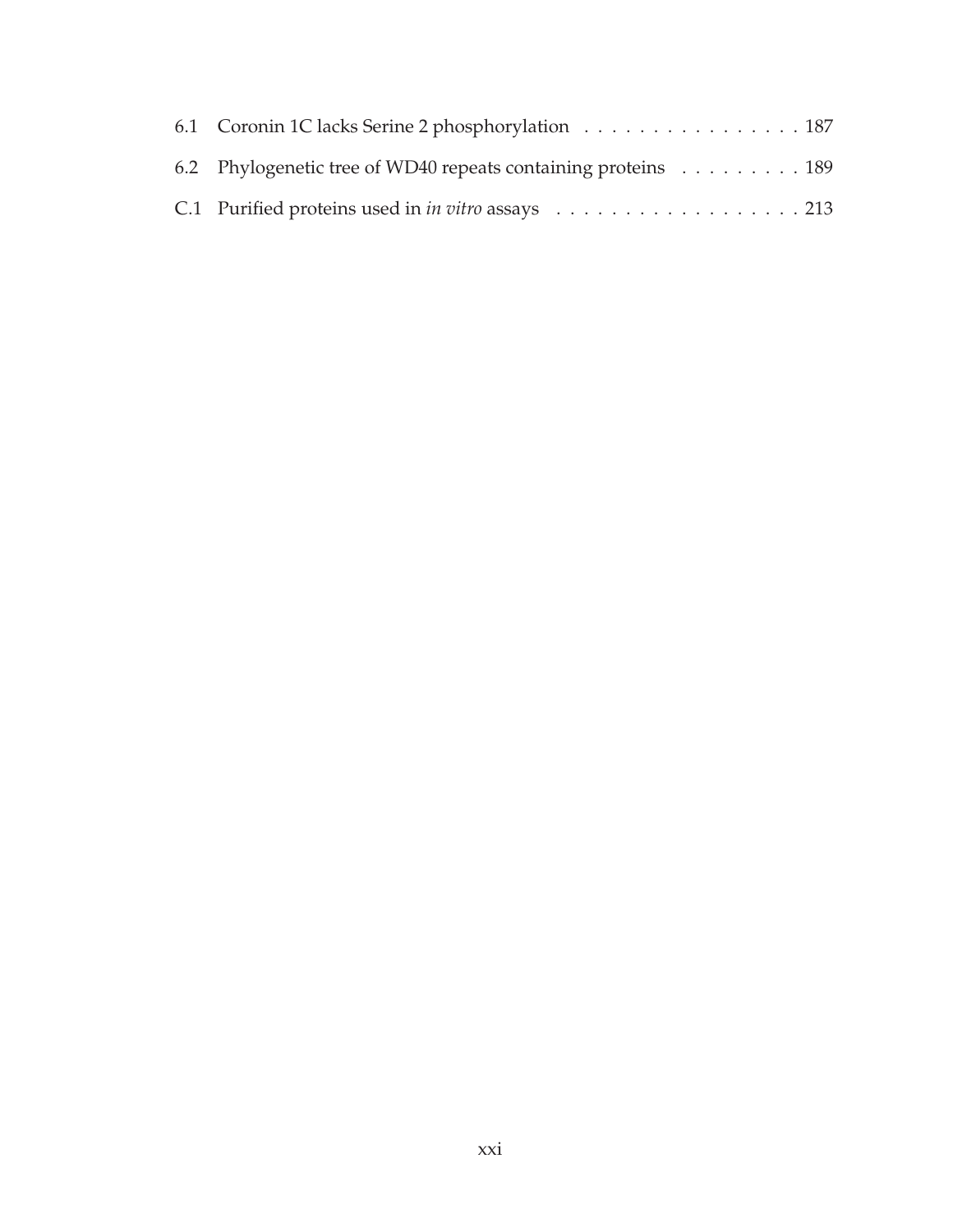## **List of Tables**

| 2.1 |                                                                                                       |
|-----|-------------------------------------------------------------------------------------------------------|
| 5.1 | Coronin 1B and Arp2/3 are mutually exclusive in actin branches 154                                    |
| A.1 | <i>E.coli</i> stock listed by chronicle (Jan $13^{th}$ 2004 – Oct 29 <sup>th</sup> 2007) 193          |
|     | A.1 <i>E.coli</i> stock listed by chronicle (Jan $13^{th}$ 2004 – Oct 29 <sup>th</sup> 2007) 194      |
|     | A.1 <i>E.coli</i> stock listed by chronicle (Jan $13^{th}$ 2004 – Oct $29^{th}$ 2007) 195             |
| A.1 | <i>E.coli</i> stock listed by chronicle (Jan $13^{th}$ 2004 – Oct $29^{th}$ 2007) $\ldots \ldots$ 196 |
|     | A.1 <i>E.coli</i> stock listed by chronicle (Jan $13^{th}$ 2004 – Oct $29^{th}$ 2007) 197             |
|     | A.1 <i>E.coli</i> stock listed by chronicle (Jan $13^{th}$ 2004 – Oct 29 <sup>th</sup> 2007) 198      |
|     | A.1 <i>E.coli</i> stock listed by chronicle (Jan $13^{th}$ 2004 – Oct 29 <sup>th</sup> 2007) 199      |
|     | A.1 <i>E.coli</i> stock listed by chronicle (Jan $13^{th}$ 2004 – Oct 29 <sup>th</sup> 2007) 200      |
| A.1 | <i>E.coli</i> stock listed by chronicle (Jan $13^{th}$ 2004 – Oct 29 <sup>th</sup> 2007) 201          |
|     | A.1 <i>E.coli</i> stock listed by chronicle (Jan $13^{th}$ 2004 – Oct $29^{th}$ 2007) 202             |
| B.1 |                                                                                                       |
| B.2 | Primers listed by chronicle (Jan $28^{th}$ 2004 – Jul $18^{th}$ 2007) 204                             |
| B.2 | Primers listed by chronicle (Jan $28^{th}$ 2004 – Jul $18^{th}$ 2007) 205                             |
| B.2 | Primers listed by chronicle (Jan $28^{th}$ 2004 – Jul $18^{th}$ 2007) 206                             |
| B.2 | Primers listed by chronicle (Jan $28^{th}$ 2004 – Jul $18^{th}$ 2007) 207                             |
| B.2 | Primers listed by chronicle (Jan $28^{th}$ 2004 – Jul $18^{th}$ 2007) 208                             |
| B.2 | Primers listed by chronicle (Jan $28^{th}$ 2004 – Jul $18^{th}$ 2007) 209                             |
| B.2 | Primers listed by chronicle (Jan $28^{th}$ 2004 – Jul $18^{th}$ 2007) 210                             |
| B.2 | Primers listed by chronicle (Jan $28^{th}$ 2004 – Jul $18^{th}$ 2007) 211                             |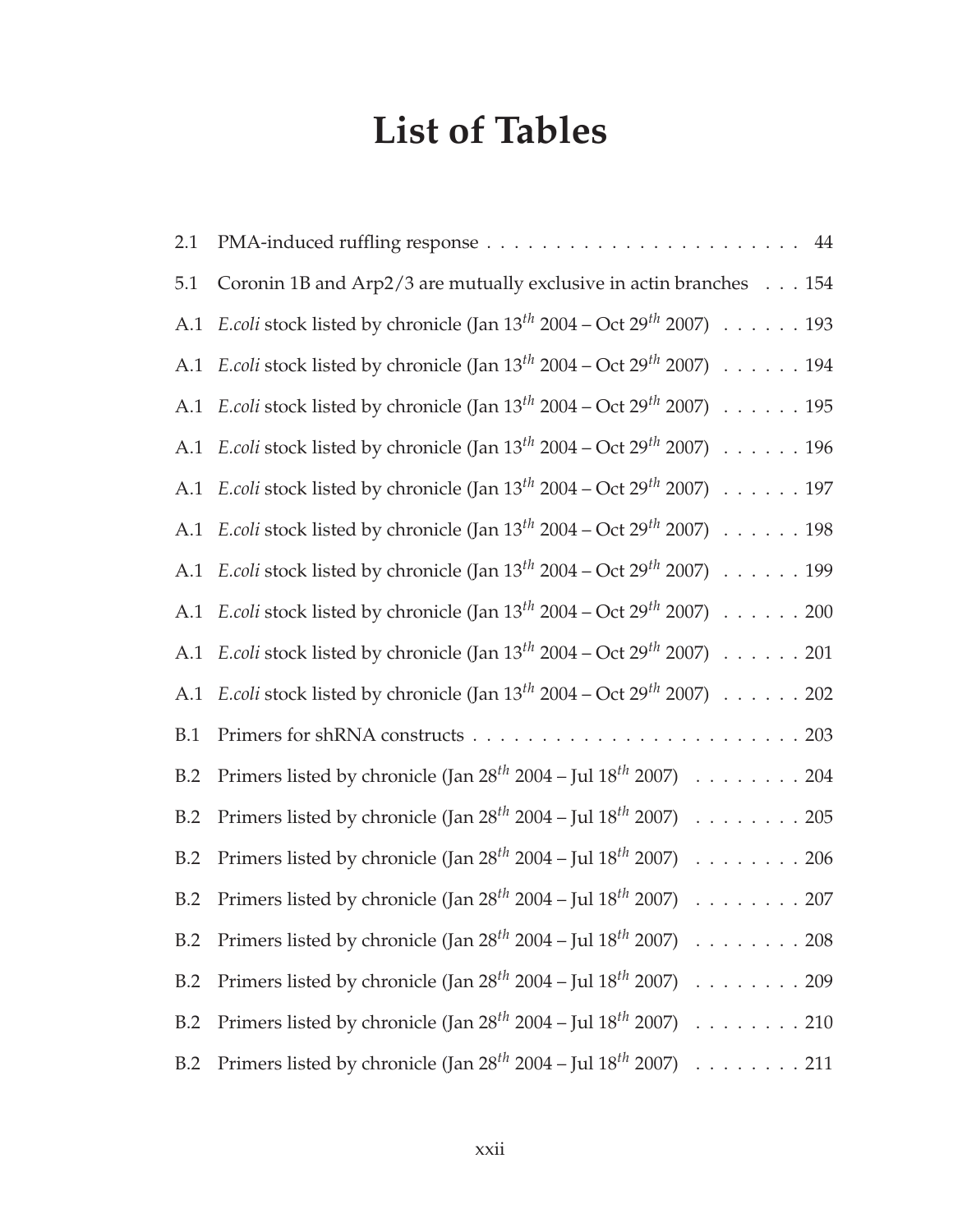# **List of Abbreviations**

| Abp           | actin-binding protein                  |
|---------------|----------------------------------------|
| <b>ADF</b>    | actin depolymerizing factor            |
| Arp           | actin-related protein                  |
| <b>ANOVA</b>  | analysis of variance                   |
| <b>ANCOVA</b> | analysis of covariance                 |
| <b>BSA</b>    | bovine serum albumin                   |
| Coro1B        | Coronin 1B                             |
| <b>CI</b>     | confidence interval                    |
| <b>CTTN</b>   | Cortactin                              |
| <b>EGF</b>    | epidermal growth factor                |
| <b>FACS</b>   | fluorescence activated cell sorting    |
| <b>FBS</b>    | fetal bovine serum                     |
| <b>GST</b>    | glutathione S-transferase              |
| hr            | hour                                   |
| HOAc          | acetic acid                            |
| <b>IB</b>     | immunoblotting                         |
| IF            | immunofluorescence                     |
| <b>LIMK</b>   | <b>LIM</b> kinase                      |
| IP            | immunoprecipitation                    |
| <b>MBP</b>    | maltose-binding protein                |
| <b>MEF</b>    | mouse embryonic fibroblast             |
| min           | minute                                 |
| N-WASP        | neural WiskottAldrich syndrome protein |
| <b>NGF</b>    | nerve growth factor                    |